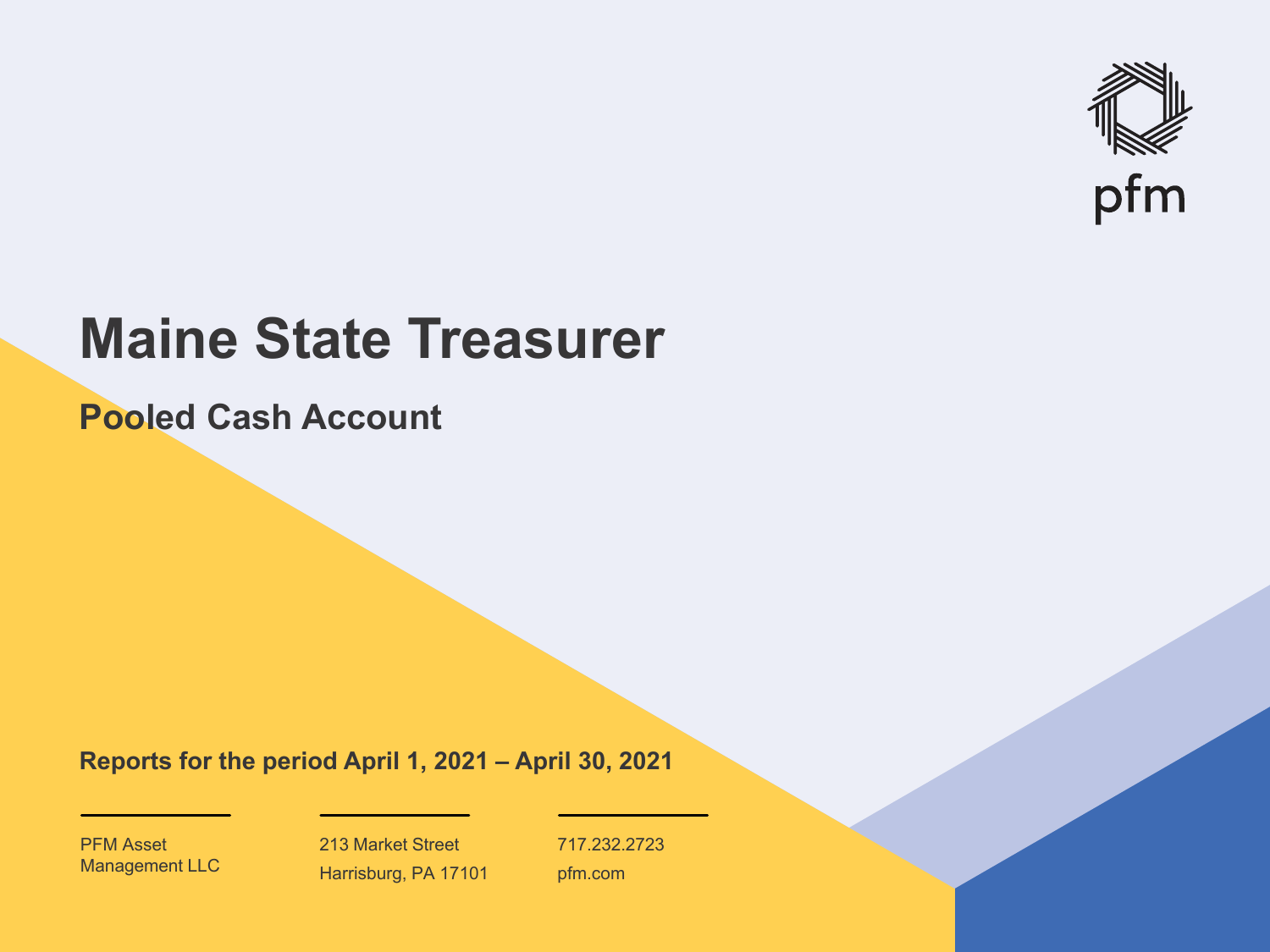## **Maine State Treasurer Activity and Performance Summary For the Month Ending April 30, 2021**

# **Amortized Cost Basis Activity Summary**<br> **Amortized Cost Basis Return**

| <b>Beginning Amortized Cost Value</b>   |                | 2,587,966,887.74 | <b>Interest Earned</b>                       |
|-----------------------------------------|----------------|------------------|----------------------------------------------|
| Additions                               |                |                  |                                              |
| Contributions                           | 199,621,985.31 |                  | <b>Current Holdings</b>                      |
| Interest Received                       | 5,202,811.03   |                  | Cash and Equivalents<br>42,743.25            |
| <b>Accrued Interest Sold</b>            | 0.00           |                  | 0.00<br>Repurchase Agreement                 |
| Gain on Sales                           | 1,791.66       |                  | 170,083.34<br><b>Certificates of Deposit</b> |
| <b>Total Additions</b>                  |                | 204,826,588.00   | 0.00<br><b>Commercial Paper</b>              |
| Deductions                              |                |                  | 751,819.16<br>U.S. Treasuries                |
| Withdrawals                             | 0.00           |                  | Federal Agency<br>510,749.78                 |
| <b>Accrued Interest Purchased</b>       | 0.00           |                  | 51,674.38<br>Corporate                       |
| Loss on Sales                           | 0.00           |                  |                                              |
|                                         |                |                  | <b>Sales and Maturities</b>                  |
| <b>Total Deductions</b>                 |                | 0.00             | 0.00<br>Repurchase Agreement                 |
| Accretion (Amortization) for the Period |                | (112,688.21)     | 0.00<br><b>Commercial Paper</b>              |
| <b>Ending Amortized Cost Value</b>      |                | 2,792,680,787.53 | <b>Certificates of Deposit</b><br>94,660.94  |
| <b>Ending Fair Value</b>                |                | 2,804,938,532.14 | 0.00<br>U.S. Treasuries                      |
| Unrealized Gain (Loss)                  |                | 12,257,744.61    | <b>Federal Agency</b><br>4,270.14            |
|                                         |                |                  |                                              |

|                                         |                |                  |                                |                        | <b>Accretion</b> |                            |                     |  |
|-----------------------------------------|----------------|------------------|--------------------------------|------------------------|------------------|----------------------------|---------------------|--|
| <b>Beginning Amortized Cost Value</b>   |                | 2,587,966,887.74 |                                | <b>Interest Earned</b> | (Amortization)   | <b>Realized Gain(Loss)</b> | <b>Total Income</b> |  |
| Additions                               |                |                  |                                |                        |                  |                            |                     |  |
| Contributions                           | 199,621,985.31 |                  | <b>Current Holdings</b>        |                        |                  |                            |                     |  |
| <b>Interest Received</b>                | 5,202,811.03   |                  | Cash and Equivalents           | 42,743.25              | 0.00             | 0.00                       | 42,743.25           |  |
| <b>Accrued Interest Sold</b>            | 0.00           |                  | Repurchase Agreement           | 0.00                   | 0.00             | 0.00                       | 0.00                |  |
| Gain on Sales                           | 1,791.66       |                  | <b>Certificates of Deposit</b> | 170,083.34             | 0.00             | 0.00                       | 170,083.34          |  |
| <b>Total Additions</b>                  |                | 204,826,588.00   | <b>Commercial Paper</b>        | 0.00                   | 7,266.39         | 0.00                       | 7,266.39            |  |
| Deductions                              |                |                  | U.S. Treasuries                | 751,819.16             | (97, 720.23)     | 0.00                       | 654,098.93          |  |
| Withdrawals                             | 0.00           |                  | Federal Agency                 | 510,749.78             | (22, 152.65)     | 0.00                       | 488,597.13          |  |
| <b>Accrued Interest Purchased</b>       | 0.00           |                  | Corporate                      | 51,674.38              | (881.72)         | 0.00                       | 50,792.66           |  |
| Loss on Sales                           | 0.00           |                  |                                |                        |                  |                            |                     |  |
|                                         |                |                  | <b>Sales and Maturities</b>    |                        |                  |                            |                     |  |
| <b>Total Deductions</b>                 |                | 0.00             | Repurchase Agreement           | 0.00                   | 0.00             | 0.00                       | 0.00                |  |
| Accretion (Amortization) for the Period |                | (112, 688.21)    | <b>Commercial Paper</b>        | 0.00                   | 0.00             | 0.00                       | 0.00                |  |
| <b>Ending Amortized Cost Value</b>      |                | 2,792,680,787.53 | <b>Certificates of Deposit</b> | 94,660.94              | 0.00             | 0.00                       | 94,660.94           |  |
| Ending Fair Value                       |                | 2,804,938,532.14 | U.S. Treasuries                | 0.00                   | 800.00           | 1,791.66                   | 2,591.66            |  |
| Unrealized Gain (Loss)                  |                | 12,257,744.61    | Federal Agency                 | 4,270.14               | 0.00             | 0.00                       | 4,270.14            |  |
|                                         |                |                  | Corporate                      | 0.00                   | 0.00             | 0.00                       | 0.00                |  |
|                                         |                |                  | Total                          | 1,626,000.99           | (112, 688.21)    | 1,791.66                   | 1,515,104.44        |  |

# **Annualized Comparative Rates of Return**

|                | <b>Twelve</b>         | Six                   |               |
|----------------|-----------------------|-----------------------|---------------|
|                | <b>Month Trailing</b> | <b>Month Trailing</b> | For the Month |
| Fed Funds      | 0.25%                 | 0.25%                 | 0.25%         |
| Overnight Repo | 0.11%                 | 0.07%                 | 0.04%         |
| 3 Month T-Bill | 0.08%                 | 0.05%                 | 0.01%         |
| 6 Month T-Bill | 0.10%                 | 0.07%                 | 0.03%         |
| 1 Year T-Note  | 0.14%                 | 0.11%                 | 0.09%         |
| 2 Year T-Note  | 0.15%                 | 0.14%                 | 0.16%         |
| 5 Year T-Note  | 0.44%                 | 0.57%                 | 0.86%         |
|                |                       |                       |               |
|                |                       |                       |               |

|  |  | <b>Summary of Amortized Cost Basis Return for the Period</b> |  |  |
|--|--|--------------------------------------------------------------|--|--|
|--|--|--------------------------------------------------------------|--|--|

|                | <b>Twelve</b>         | Six                   |               |                                             | <b>Total Portfolio</b> | <b>Excluding Cash</b><br><b>Equivalents</b> |
|----------------|-----------------------|-----------------------|---------------|---------------------------------------------|------------------------|---------------------------------------------|
|                | <b>Month Trailing</b> | <b>Month Trailing</b> | For the Month | Interest Earned                             | 1,626,000.99           | 1,583,257.74                                |
| Fed Funds      | 0.25%                 | 0.25%                 | 0.25%         | Accretion (Amortization)                    | (112, 688.21)          | (112,688.21)                                |
| Overnight Repo | 0.11%                 | 0.07%                 | $0.04\%$      | Realized Gain (Loss) on Sales               | 1.791.66               | 1,791.66                                    |
| 3 Month T-Bill | 0.08%                 | 0.05%                 | 0.01%         | Total Income on Portfolio                   | 1,515,104.44           | 1,472,361.19                                |
| 6 Month T-Bill | 0.10%                 | 0.07%                 | $0.03\%$      | Average Daily Historical Cost               | 2,651,975,709.69       | 1,604,209,043.02                            |
| 1 Year T-Note  | 0.14%                 | 0.11%                 | $0.09\%$      | <b>Annualized Return</b>                    | 0.73%                  | 1.10%                                       |
| 2 Year T-Note  | 0.15%                 | 0.14%                 | 0.16%         | Annualized Return Fiscal Year to Date       | 0.71%                  | 1.27%                                       |
| 5 Year T-Note  | 0.44%                 | 0.57%                 | 0.86%         | <b>Investment Advisory Fees</b>             | 14,583.34              | n/al                                        |
|                |                       |                       |               | Annualized Return (net of fees)             | 0.69%                  | n/a                                         |
|                |                       |                       |               | Weighted Average Effective Duration in Days | 217                    | 349                                         |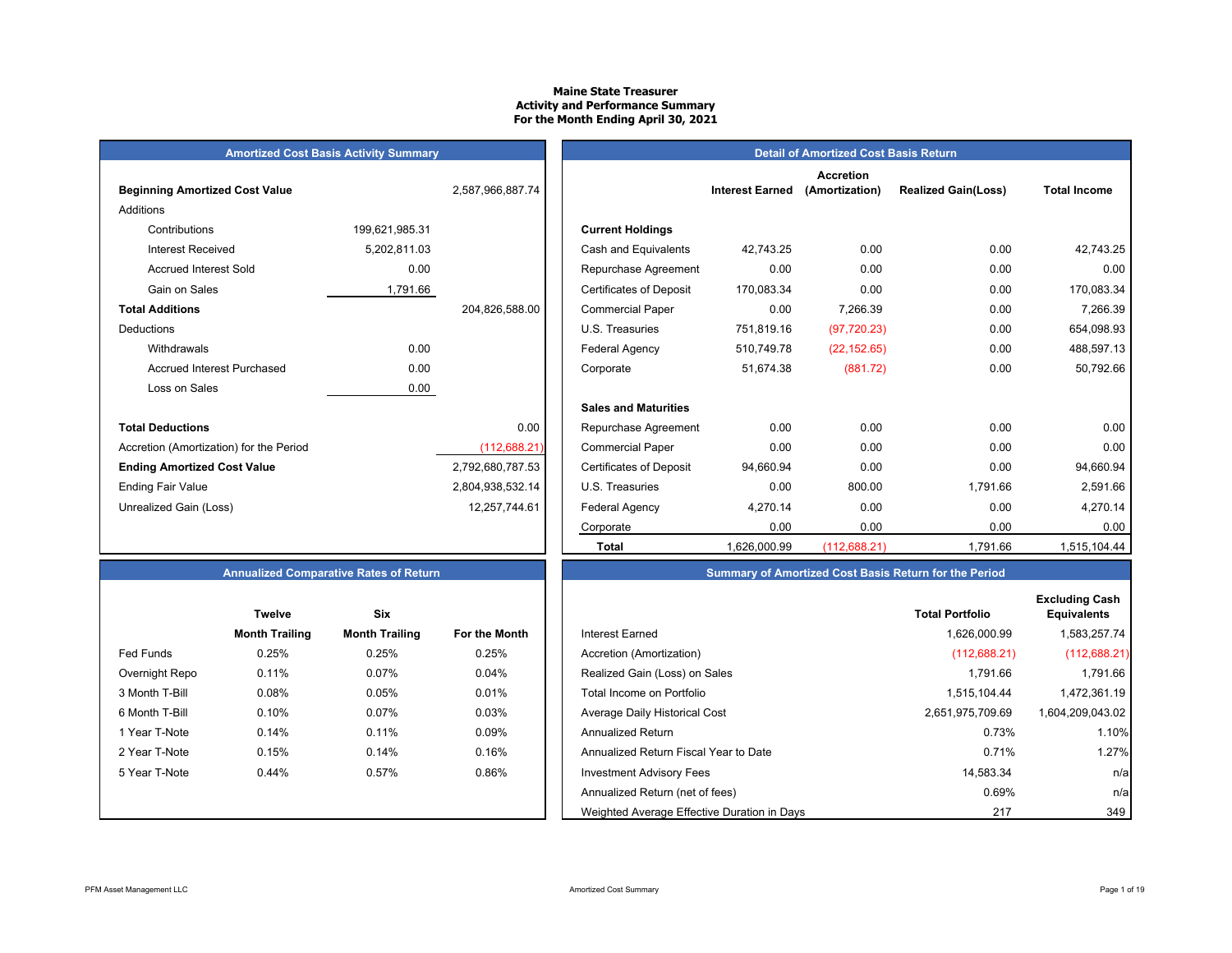## **Maine State Treasurer Activity and Performance Summary For the Month Ending April 30, 2021**

# **Fair Value Basis Activity Summary**

## **Detail of Fair Value Basis Return**

| <b>Beginning Fair Value</b>         |                | 2,600,774,971.71 |                                |
|-------------------------------------|----------------|------------------|--------------------------------|
| Additions                           |                |                  |                                |
| Contributions                       | 199,621,985.31 |                  | <b>Current Holdings</b>        |
| Interest Received                   | 5,202,811.03   |                  | Cash and Equivalents           |
| <b>Accrued Interest Sold</b>        | 0.00           |                  | Repurchase Agreeme             |
| <b>Total Additions</b>              |                | 204,824,796.34   | <b>Certificates of Deposit</b> |
|                                     |                |                  | <b>Commercial Paper</b>        |
| Deductions                          |                |                  | U.S. Treasuries                |
| Withdrawals                         | 0.00           |                  | <b>Federal Agency</b>          |
| Accrued Interest Purchased          | 0.00           |                  | Corporate                      |
|                                     |                |                  |                                |
| <b>Total Deductions</b>             |                | 0.00             | <b>Sales and Maturities</b>    |
|                                     |                |                  | Repurchase Agreeme             |
| Change in Fair Value for the Period |                | (661, 235.91)    | <b>Commercial Paper</b>        |
| <b>Ending Fair Value</b>            |                | 2,804,938,532.14 | <b>Certificates of Deposit</b> |
|                                     |                |                  | U.S. Treasuries                |

| Beginning Fair Value                | 2,600,774,971.71 |                                | <b>Interest Earned</b> | <b>Change in Fair Value</b> | <b>Total Income</b> |  |
|-------------------------------------|------------------|--------------------------------|------------------------|-----------------------------|---------------------|--|
| Additions                           |                  |                                |                        |                             |                     |  |
| Contributions                       | 199,621,985.31   | <b>Current Holdings</b>        |                        |                             |                     |  |
| <b>Interest Received</b>            | 5,202,811.03     | Cash and Equivalents           | 42,743.25              | 0.00                        | 42,743.25           |  |
| <b>Accrued Interest Sold</b>        | 0.00             | Repurchase Agreement           | 0.00                   | 0.00                        | 0.00                |  |
| <b>Total Additions</b>              | 204,824,796.34   | <b>Certificates of Deposit</b> | 170,083.34             | 0.00                        | 170,083.34          |  |
|                                     |                  | <b>Commercial Paper</b>        | 0.00                   | 1,803.00                    | 1,803.00            |  |
| Deductions                          |                  | U.S. Treasuries                | 751,819.16             | (643, 117.70)               | 108,701.46          |  |
| Withdrawals                         | 0.00             | <b>Federal Agency</b>          | 510,749.78             | 26,311.56                   | 537,061.34          |  |
| <b>Accrued Interest Purchased</b>   | 0.00             | Corporate                      | 51,674.38              | (43, 293.43)                | 8,380.95            |  |
| <b>Total Deductions</b>             | 0.00             | <b>Sales and Maturities</b>    |                        |                             |                     |  |
|                                     |                  | Repurchase Agreements          | 0.00                   | 0.00                        | 0.00                |  |
| Change in Fair Value for the Period | (661, 235.91)    | <b>Commercial Paper</b>        | 0.00                   | 0.00                        | 0.00                |  |
| <b>Ending Fair Value</b>            | 2,804,938,532.14 | <b>Certificates of Deposit</b> | 94,660.94              | 0.00                        | 94,660.94           |  |
|                                     |                  | U.S. Treasuries                | 0.00                   | 371.66                      | 371.66              |  |
|                                     |                  | <b>Federal Agency</b>          | 4,270.14               | (3,311.00)                  | 959.14              |  |
|                                     |                  | Corporate                      | 0.00                   | 0.00                        | 0.00                |  |
|                                     |                  | <b>Total</b>                   | 1,626,000.99           | (661, 235.91)               | 964,765.08          |  |

# **Summary of Fair Value Basis Return for the Period**

# **Annualized Comparative Rates of Return**

|                | <b>Twelve</b>         | Six                   |                      |
|----------------|-----------------------|-----------------------|----------------------|
|                | <b>Month Trailing</b> | <b>Month Trailing</b> | <b>For the Month</b> |
| Fed Funds      | 0.25%                 | 0.25%                 | 0.25%                |
| Overnight Repo | 0.11%                 | 0.07%                 | 0.04%                |
| 3 Month T-Bill | 0.11%                 | 0.09%                 | 0.01%                |
| 6 Month T-Bill | 0.16%                 | 0.17%                 | 0.10%                |
| 1 Year T-Note  | 0.25%                 | 0.30%                 | 0.38%                |
| 2 Year T-Note  | 0.18%                 | 0.21%                 | 0.22%                |
| 5 Year T-Note  | $-1.55%$              | $-3.26%$              | 6.81%                |
|                |                       |                       |                      |
|                |                       |                       |                      |

|                  | <b>Twelve</b>         | Six                   |               |                                             | <b>Total Portfolio</b> | <b>Excluding Cash</b><br><b>Equivalents</b> |
|------------------|-----------------------|-----------------------|---------------|---------------------------------------------|------------------------|---------------------------------------------|
|                  | <b>Month Trailing</b> | <b>Month Trailing</b> | For the Month | <b>Interest Earned</b>                      | 1.626.000.99           | 1,583,257.74                                |
| <b>Fed Funds</b> | 0.25%                 | 0.25%                 | 0.25%         | Change in Fair Value                        | (661, 235.91)          | (661, 235.91)                               |
| Overnight Repo   | 0.11%                 | 0.07%                 | 0.04%         | Total Income on Portfolio                   | 964.765.08             | 922,021.83                                  |
| 3 Month T-Bill   | 0.11%                 | 0.09%                 | 0.01%         | Average Daily Historical Cost               | 2,651,975,709.69       | 1,604,209,043.02                            |
| 6 Month T-Bill   | 0.16%                 | 0.17%                 | 0.10%         | Annualized Return                           | 0.49%                  | 0.73%                                       |
| 1 Year T-Note    | 0.25%                 | 0.30%                 | 0.38%         | Annualized Return Fiscal Year to Date       | 0.33%                  | 0.58%                                       |
| 2 Year T-Note    | 0.18%                 | 0.21%                 | 0.22%         | Weighted Average Effective Duration in Days | 217                    | 349                                         |
| 5 Year T-Note    | $-1.55%$              | $-3.26%$              | 6.81%         |                                             |                        |                                             |
|                  |                       |                       |               |                                             |                        |                                             |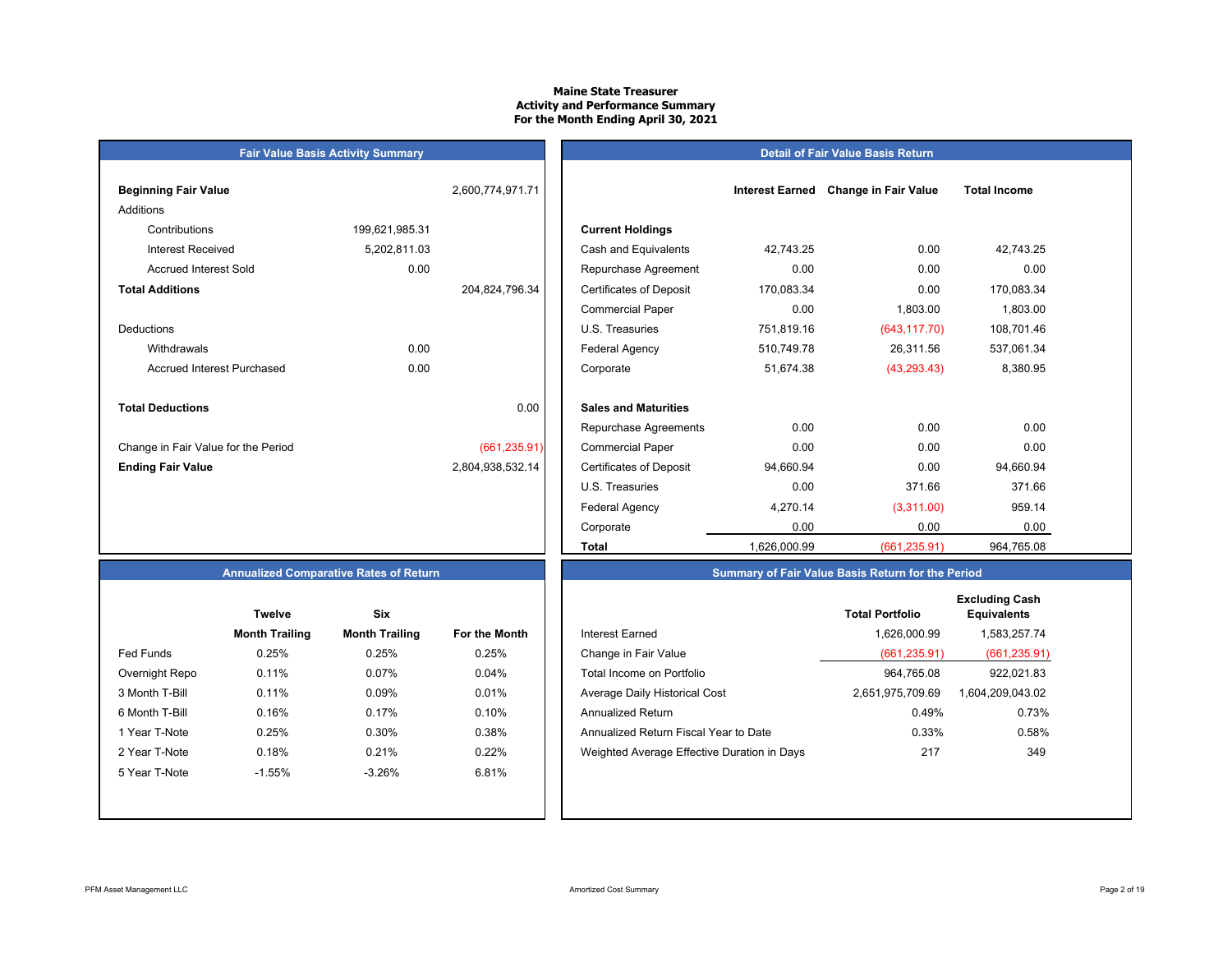## **Maine State Treasurer Investments - By Security Type As of April 30, 2021**

|                                |                  |                   |                  |                            |                                  | Weighted<br>Average             | Weighted<br>Average<br><b>Effective</b> |                     | Weighted         |
|--------------------------------|------------------|-------------------|------------------|----------------------------|----------------------------------|---------------------------------|-----------------------------------------|---------------------|------------------|
| <b>Security Type</b>           | Original<br>Cost | Amortized<br>Cost | Fair<br>Value    | <b>Accrued</b><br>Interest | <b>Unrealized</b><br>Gain (Loss) | <b>Final Maturity</b><br>(Days) | <b>Duration</b><br>(Years)              | Asset<br>Allocation | Average<br>Yield |
| Cash and Cash Equivalents      | 1,061,000,000.00 | 1,061,000,000.00  | 1.061.000.000.00 | 42,739.40                  | 0.00                             |                                 | 0.00                                    | 37.8%               | 0.05%            |
| Repurchase Agreements          | 0.00             | 0.00              | 0.00             | 0.00                       | 0.00                             |                                 |                                         | $0.0\%$             |                  |
| <b>Commercial Paper</b>        | 199,574,588.00   | 199,581,854.39    | 199,576,391.00   | 0.00                       | (5,463.39)                       |                                 |                                         | 7.1%                | 0.18%            |
| <b>Certificates of Deposit</b> | 205,000,000.00   | 205,000,000.00    | 205,000,000.00   | 3,136,902.79               | 0.00                             | 433                             | 1.20                                    | 7.3%                | 1.03%            |
| U.S. Treasuries                | 503,952,617.21   | 502,020,881.31    | 509,926,257.50   | 1,973,243.53               | 7,905,376.19                     | 425                             | 1.15                                    | 18.2%               | 1.58%            |
| U.S. Instrumentality           | 798,342,536.25   | 798,188,586.31    | 802,131,936.67   | 1,208,041.04               | 3,943,350.36                     | 692                             | 1.01                                    | 28.6%               | 0.74%            |
| Corporate                      | 26,837,592.85    | 26,889,465.52     | 27,303,946.97    | 117,903.80                 | 414,481.45                       | 298                             | 0.78                                    | 1.0%                | 2.29%            |
| Total                          | 2,794,707,334.31 | 2,792,680,787.53  | 2,804,938,532.14 | 6,478,830.56               | 12,257,744.61                    | 310                             | 0.60                                    | 100.0%              | 0.63%            |

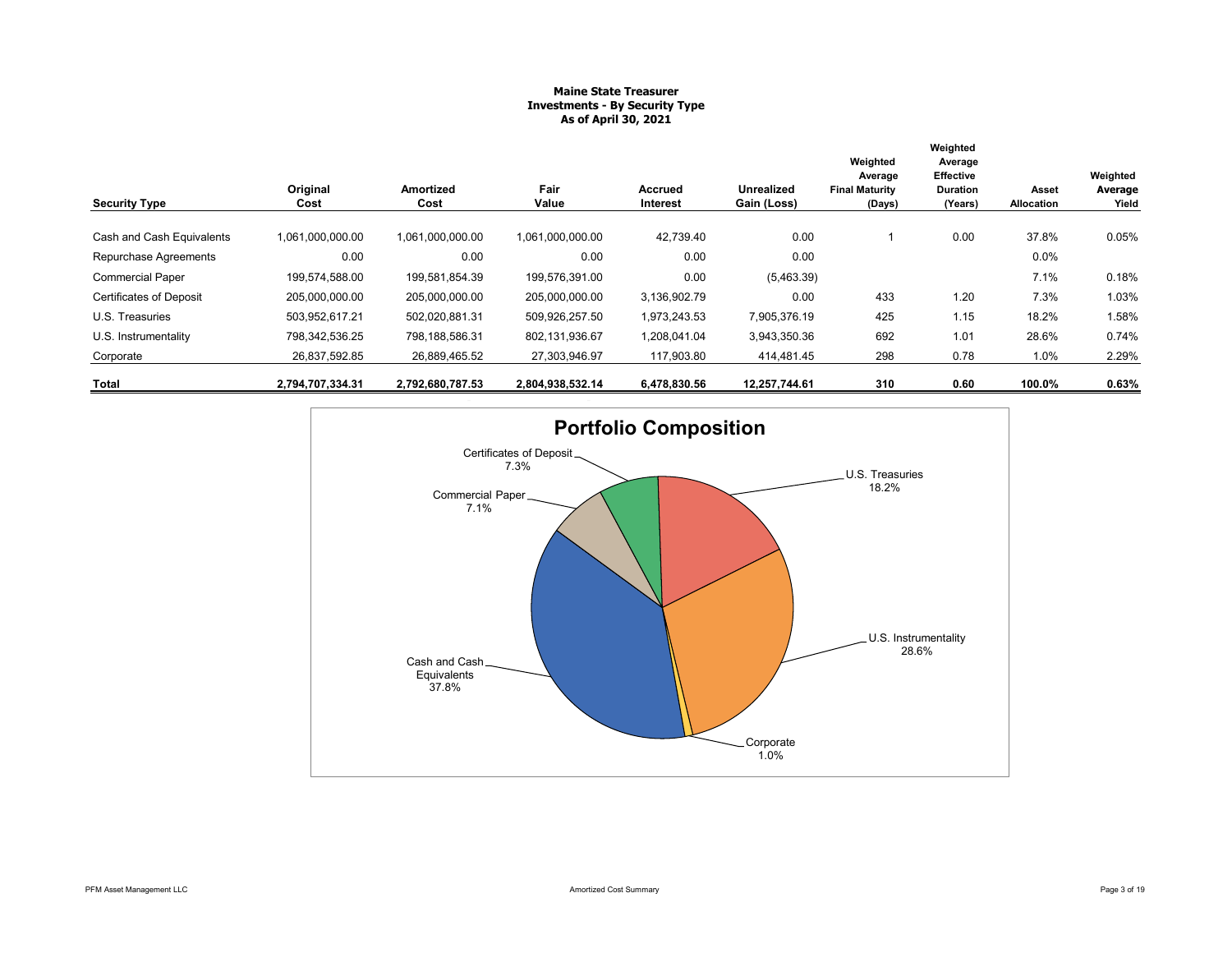## **Maine State Treasurer Investments - By Maturity As of April 30, 2021**

|                 | <b>Maturity Distribution</b> | <b>Original Cost</b><br>April 30, 2021 | Percentage                         |              | <b>Original Cost</b><br>March 31, 2021 |
|-----------------|------------------------------|----------------------------------------|------------------------------------|--------------|----------------------------------------|
|                 | Overnight                    | 1,061,000,000.00                       | 38.0%                              |              | 945,000,000.00                         |
|                 | Under 90 Days                | 50,000,000.00                          | 1.8%                               |              | 204,984,000.00                         |
|                 | 90 to 180 Days               | 115,255,795.32                         | 4.1%                               |              | 55, 197, 070.32                        |
|                 | 180 Days to 1 Year           | 451,190,210.54                         | 16.1%                              |              | 183,089,294.41                         |
|                 | 1 to 2 Years                 | 628,535,137.51                         | 22.5%                              |              | 688,399,753.14                         |
|                 | 2 to 3 Years                 | 488,726,190.94                         | 17.5%                              |              | 513, 196, 628.44                       |
|                 | Over 3 Years                 | $\blacksquare$                         | 0.0%                               |              |                                        |
|                 | Totals <sub>\$</sub>         | 2,794,707,334.31                       | 100.0%                             | \$           | 2,589,866,746.31                       |
| \$1,200,000,000 |                              |                                        |                                    |              | April 30, 2021                         |
| \$1,000,000,000 |                              |                                        |                                    |              | March 31, 2021                         |
| \$800,000,000   |                              |                                        |                                    |              |                                        |
| \$600,000,000   |                              |                                        |                                    |              |                                        |
| \$400,000,000   |                              |                                        |                                    |              |                                        |
| \$200,000,000   |                              |                                        |                                    |              |                                        |
| \$-             | Overnight<br>Under 90 Days   | 90 to 180 Days                         | 180 Days to 1 Year<br>1 to 2 Years | 2 to 3 Years | Over 3 Years                           |
|                 |                              |                                        |                                    |              |                                        |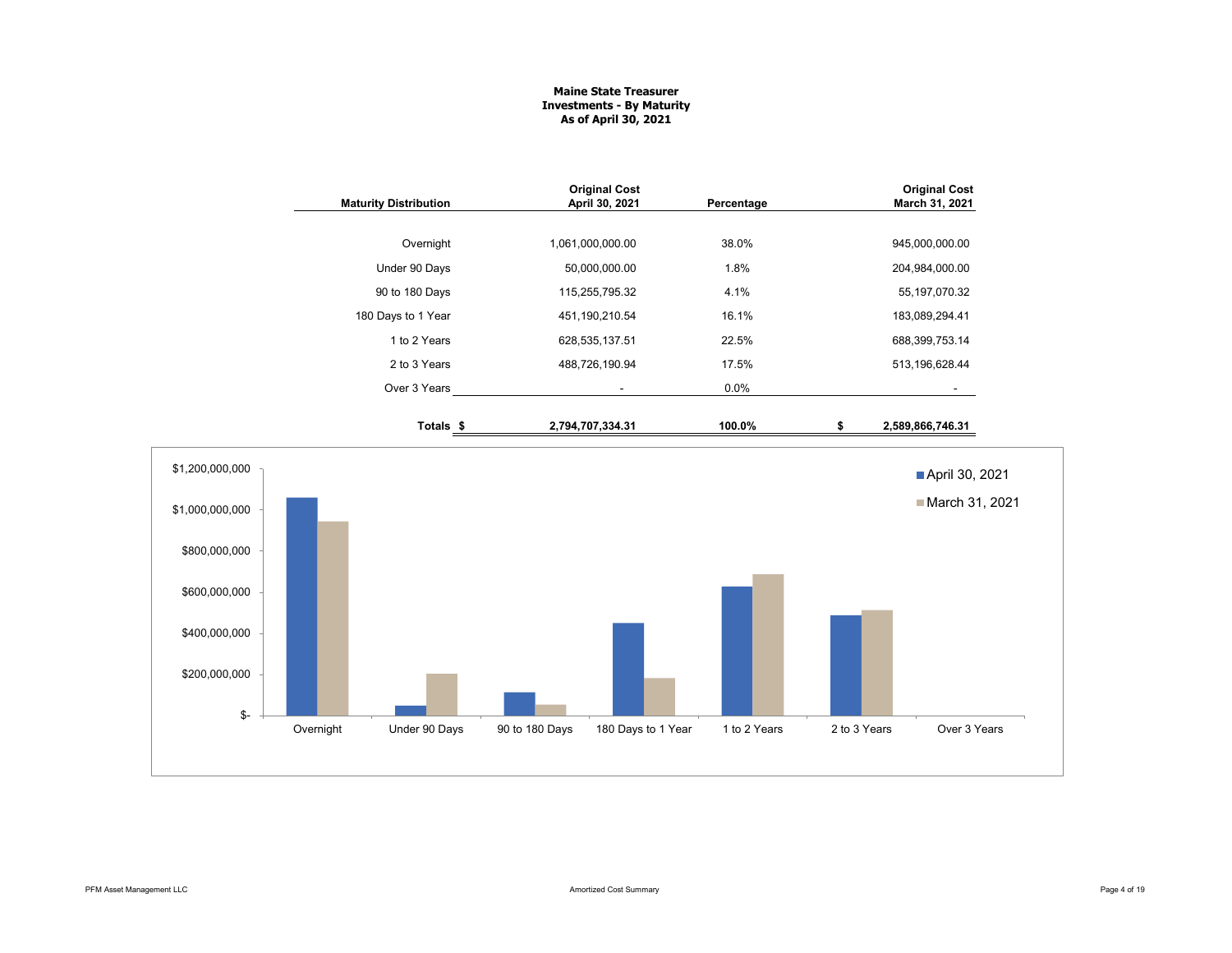| <b>DESCRIPTION</b>                               | PURCHASE COUPON DATE / CALL<br><b>DATE</b> | <b>RATE</b> | <b>MATURITY</b><br><b>DATE</b> |                  | <b>ORIGINAL</b><br>COST/ACCRUED<br>PAR VALUE INTEREST PURCHASE | AMORTIZED COST/<br>(AMORTIZATION) | ACCRETION FAIR VALUE/CHANGE UNREALIZED GAIN<br>IN FAIR VALUE | (LOSS)     | AI PURCHASED | <b>INTEREST</b><br><b>RECEIVED</b> | <b>INTEREST</b><br>EARNED | <b>TOTAL</b><br><b>INTEREST</b> | ACCRUED ALLOCATIO<br>N | YIELD |
|--------------------------------------------------|--------------------------------------------|-------------|--------------------------------|------------------|----------------------------------------------------------------|-----------------------------------|--------------------------------------------------------------|------------|--------------|------------------------------------|---------------------------|---------------------------------|------------------------|-------|
| <b>CASH AND EQUIVALENTS</b>                      |                                            |             |                                |                  |                                                                |                                   |                                                              |            |              |                                    |                           |                                 |                        |       |
| <b>BAR HARBOR BANK &amp; TRUST</b>               | 04/30/21                                   | 0.100V      |                                | 49,000,000.00    | 49,000,000.00                                                  | 49,000,000.00                     | 49,000,000.00                                                | 0.00       | 0.00         | 4,161.64                           | 4,027.40                  | 4,027.40                        | 1.75%                  | 0.100 |
| CITIZENS BANK                                    | 04/30/21                                   | 0.070 V     |                                | 100,000,000.00   | 0.00<br>100,000,000.00                                         | 0.00<br>100,000,000.00            | 0.00<br>100,000,000.00                                       | 0.00       | 0.00         | 5,945.18                           | 5,753.40                  | 5,753.40                        | 3.57%                  | 0.070 |
|                                                  |                                            |             |                                |                  | 0.00                                                           | 0.00                              | 0.00                                                         |            |              |                                    |                           |                                 |                        |       |
| <b>TD BANK</b>                                   | 04/30/21                                   | 0.060V      |                                | 250,000,000.00   | 250,000,000.00<br>0.00                                         | 250,000,000.00<br>0.00            | 250,000,000.00<br>0.00                                       | 0.00       | 0.00         | 12,739.73                          | 12,328.77                 | 12,328.77                       | 8.91%                  | 0.060 |
| <b>BATH SAVINGS</b>                              | 04/30/21                                   | 0.060V      |                                | 14,000,000.00    | 14.000.000.00<br>0.00                                          | 14.000.000.00<br>0.00             | 14.000.000.00<br>0.00                                        | 0.00       | 0.00         | 759.45                             | 690.41                    | 690.41                          | 0.50%                  | 0.060 |
| <b>BIDDEFORD SAVINGS BANK</b>                    | 04/30/21                                   | 0.080V      |                                | 5,000,000.00     | 5.000.000.00<br>0.00                                           | 5.000.000.00<br>0.00              | 5.000.000.00<br>0.00                                         | 0.00       | 0.00         | 361.66                             | 328.78                    | 328.78                          | 0.18%                  | 0.080 |
| NORTHEAST BANK                                   | 04/30/21                                   | 0.100V      |                                | 57,000,000.00    | 57,000,000.00<br>0.00                                          | 57,000,000.00<br>0.00             | 57,000,000.00<br>0.00                                        | 0.00       | 0.00         | 2,123.29                           | 4,772.60                  | 4,772.60                        | 2.03%                  | 0.100 |
| FIDELITY GOVERNMENT PORTFOLIO                    | 04/30/21                                   | 0.010V      |                                | 2,000,000.00     | 2,000,000.00<br>0.00                                           | 2,000,000.00<br>0.00              | 2,000,000.00<br>0.00                                         | 0.00       | 0.00         | 1,592.21                           | 44.11                     | 44.11                           | 0.07%                  | 0.010 |
| <b>FIRST NATIONAL</b>                            | 04/30/21                                   | 0.050V      |                                | 50,000,000.00    | 50,000,000.00<br>0.00                                          | 50,000,000.00<br>0.00             | 50,000,000.00<br>0.00                                        | 0.00       | 0.00         | 2,123.29                           | 2,054.80                  | 2,054.80                        | 1.78%                  | 0.050 |
| PFM FUNDS - GOVT SELECT SERIES INST CL           | 04/30/21                                   | 0.020V      |                                | 38,000,000.00    | 38,000,000.00<br>0.00                                          | 38,000,000.00<br>0.00             | 38,000,000.00<br>0.00                                        | 0.00       | 0.00         | 3,421.08                           | 1,807.24                  | 1,807.24                        | 1.35%                  | 0.020 |
| U.S. BANK MONEY MARKET FUND                      | 04/30/21                                   | 0.030V      |                                | 496,000,000.00   | 496,000,000.00<br>0.00                                         | 496,000,000.00<br>0.00            | 496,000,000.00<br>0.00                                       | 0.00       | 0.00         | 5,440.79                           | 10,931.89                 | 10,931.89                       | 17.68%                 | 0.030 |
| MISCELLAENOUS INCOME                             | 04/30/21                                   | 0.000V      |                                | 0.00             | 0.00<br>0.00                                                   | 0.00<br>0.00                      | 0.00<br>0.00                                                 | 0.00       | 0.00         | 3.85                               | 3.85                      | 0.00                            | 0.00%                  | 0.000 |
| <b>TOTAL</b>                                     |                                            |             |                                | 1,061,000,000.00 | 1,061,000,000.00<br>0.00                                       | 1,061,000,000.00<br>0.00          | 1,061,000,000.00<br>0.00                                     | 0.00       | 0.00         | 38,672.17                          | 42,743.25                 | 42,739.40                       | 37.83%                 | 0.049 |
| <b>COMMERCIAL PAPER</b>                          |                                            |             |                                |                  |                                                                |                                   |                                                              |            |              |                                    |                           |                                 |                        |       |
| MANHATTAN ASSET FDG CO COMM PAPER<br>56274LXM1   | 04/26/21                                   | 0.000       | 10/21/21                       | 25,000,000.00    | 24,977,750.00<br>0.00                                          | 24,978,375.00<br>625.00           | 24,975,000.00<br>(2,750.00)                                  | (3,375.00) | 0.00         | 0.00                               | 0.00                      | 0.00                            | 0.89%                  | 0.180 |
| MANHATTAN ASSET FDG CO COMM PAPER<br>56274LXM1.  | 04/27/21                                   | 0.000       | 10/21/21                       | 25,000,000.00    | 24.977.875.00<br>0.00                                          | 24.978.375.00<br>500.00           | 24.975.000.00<br>(2,875.00)                                  | (3,375.00) | 0.00         | 0.00                               | 0.00                      | 0.00                            | 0.89%                  | 0.180 |
| NATIXIS NY BRANCH COMM PAPER<br>63873JY12        | 04/26/21                                   | 0.000       | 11/01/21                       | 25.000.000.00    | 24.973.750.00<br>0.00                                          | 24.974.444.44<br>694.44           | 24,976,550.00<br>2,800.00                                    | 2.105.56   | 0.00         | 0.00                               | 0.00                      | 0.00                            | 0.89%                  | 0.200 |
| CITIGROUP GLOBAL MARKETS COMM PAPER<br>17327AZ67 | 04/26/21                                   | 0.000       | 12/06/21                       | 24,800,000.00    | 24,775,310.22<br>0.00                                          | 24,775,861.33<br>551.11           | 24,770,116.00<br>(5, 194.22)                                 | (5,745.33) | 0.00         | 0.00                               | 0.00                      | 0.00                            | 0.88%                  | 0.160 |
| NATIXIS NY BRANCH COMM PAPER<br>63873JZG8        | 04/21/21                                   | 0.000       | 12/16/21                       | 25,000,000.00    | 24,963,486.11<br>0.00                                          | 24,965,013.89<br>1,527.78         | 24,967,050.00<br>3,563.89                                    | 2,036.11   | 0.00         | 0.00                               | 0.00                      | 0.00                            | 0.89%                  | 0.220 |
| BNP PARIBAS NY BRANCH COMM PAPER<br>09659BZL7    | 04/22/21                                   | 0.000       | 12/20/21                       | 25,000,000.00    | 24,971,430.56<br>0.00                                          | 24,972,493.06<br>1,062.50         | 24,972,375.00<br>944.44                                      | (118.06)   | 0.00         | 0.00                               | 0.00                      | 0.00                            | 0.89%                  | 0.170 |
| CREDIT AGRICOLE CIB NY COMM PAPER<br>22533UAE3   | 04/22/21                                   | 0.000       | 01/14/22                       | 25,000,000.00    | 24,966,625.00<br>0.00                                          | 24,967,750.00<br>1,125.00         | 24,968,025.00<br>1,400.00                                    | 275.00     | 0.00         | 0.00                               | 0.00                      | 0.00                            | 0.89%                  | 0.180 |
| MUFG BANK LTD/NY COMM PAPER<br>62479MAE3         | 04/21/21                                   |             | 0.000 01/14/22                 | 25,000,000.00    | 24,968,361.11<br>0.00                                          | 24,969,541.67<br>1,180.56         | 24,972,275.00<br>3,913.89                                    | 2,733.33   | 0.00         | 0.00                               | 0.00                      | 0.00                            | 0.89%                  | 0.170 |
| <b>TOTAL</b>                                     |                                            |             |                                | 199,800,000.00   | 199,574,588.00<br>0.00                                         | 199,581,854.39<br>7,266.39        | 199,576,391.00<br>1,803.00                                   | (5,463.39) | 0.00         | 0.00                               | 0.00                      | 0.00                            | 7.12%                  | 0.183 |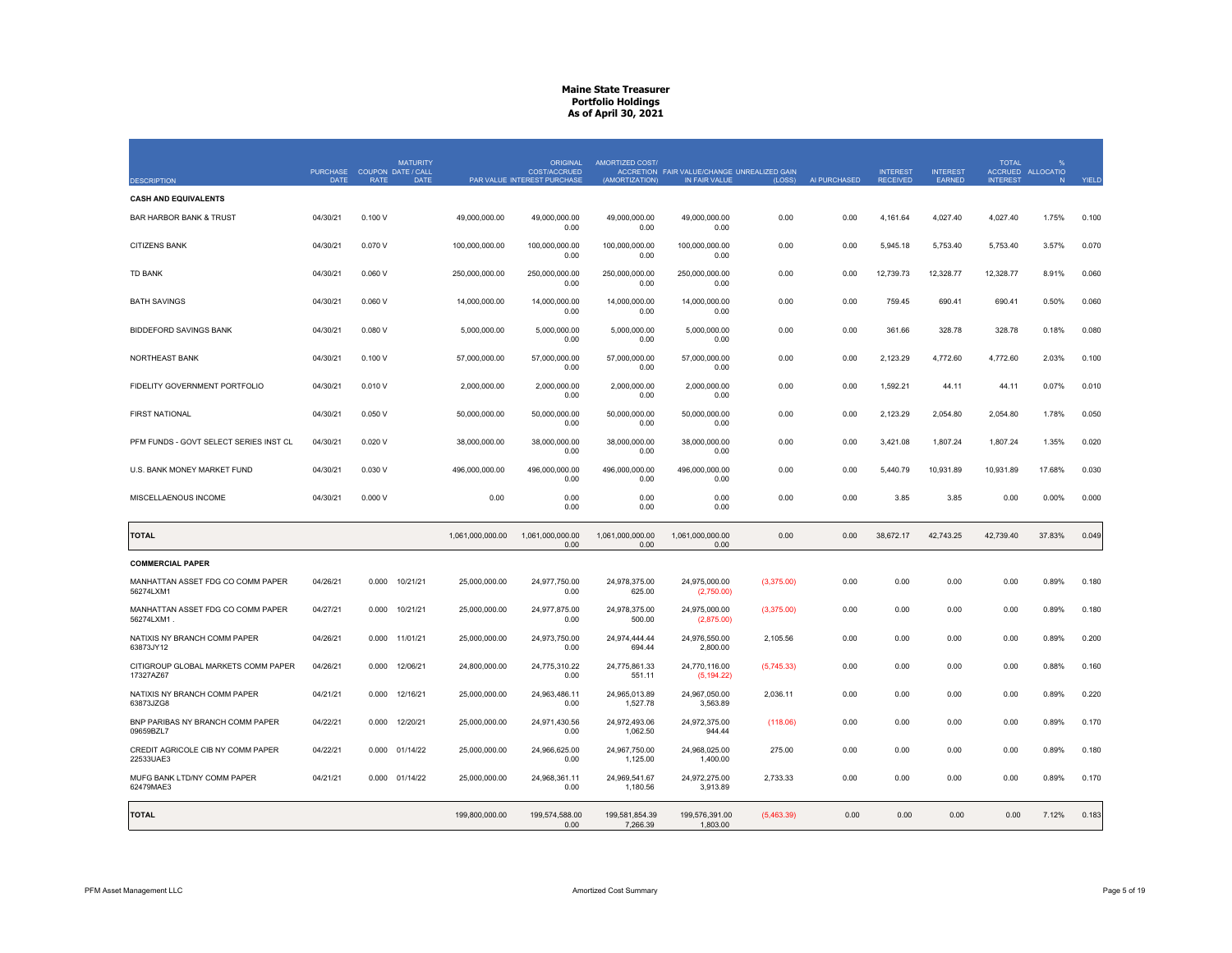|                                       |          | <b>MATURITY</b><br>PURCHASE COUPON DATE / CALL |                | <b>ORIGINAL</b><br>COST/ACCRUED | <b>AMORTIZED COST/</b>          | ACCRETION FAIR VALUE/CHANGE UNREALIZED GAIN |            |              | <b>INTEREST</b> | <b>INTEREST</b> | <b>TOTAL</b>    | ACCRUED ALLOCATIO |       |
|---------------------------------------|----------|------------------------------------------------|----------------|---------------------------------|---------------------------------|---------------------------------------------|------------|--------------|-----------------|-----------------|-----------------|-------------------|-------|
| <b>DESCRIPTION</b>                    | DATE     | <b>RATE</b>                                    | DATE           | PAR VALUE INTEREST PURCHASE     | (AMORTIZATION)                  | IN FAIR VALUE                               | (LOSS)     | AI PURCHASED | <b>RECEIVED</b> | <b>EARNED</b>   | <b>INTEREST</b> | N                 | YIELD |
| <b>CERTIFICATES OF DEPOSIT</b>        |          |                                                |                |                                 |                                 |                                             |            |              |                 |                 |                 |                   |       |
| BAR HARBOR BANK & TRUST CERT DEPOS    | 06/12/19 | 2.330<br>06/12/21                              | 50.000.000.00  | 50,000,000.00<br>0.00           | 50.000.000.00<br>0.00           | 50,000,000.00<br>0.00                       | 0.00       | 0.00         | 0.00            | 97,083.34       | 2,229,680.56    | 1.78%             | 2.330 |
| PEOPLES UNITED CERT DEPOS             | 01/17/20 | 1.650<br>01/17/22                              | 40,000,000.00  | 40,000,000.00<br>0.00           | 40,000,000.00<br>0.00           | 40,000,000.00<br>0.00                       | 0.00       | 0.00         | 0.00            | 55,000.00       | 861,666.67      | 1.43%             | 1.650 |
| CAMDEN NATIONAL BANK CERT DEPOS       | 01/17/21 | 0.200<br>01/17/23                              | 50,000,000.00  | 50,000,000.00<br>0.00           | 50,000,000.00<br>0.00           | 50,000,000.00<br>0.00                       | 0.00       | 0.00         | 0.00            | 8,333.33        | 28,888.89       | 1.78%             | 0.200 |
| PEOPLES UNITED CERT DEPOS             | 01/19/21 | 0.350<br>01/19/23                              | 10,000,000.00  | 10,000,000.00<br>0.00           | 10,000,000.00<br>0.00           | 10,000,000.00<br>0.00                       | 0.00       | 0.00         | 0.00            | 2,916.67        | 9,916.67        | 0.36%             | 0.350 |
| BANGOR SAVINGS BANK CERT DEPOS        | 04/08/21 | 0.400<br>04/08/23                              | 15,000,000.00  | 15,000,000.00<br>0.00           | 15,000,000.00<br>0.00           | 15,000,000.00<br>0.00                       | 0.00       | 0.00         | 0.00            | 3,833.33        | 3,833.33        | 0.53%             | 0.400 |
| PEOPLES UNITED CERT DEPOS             | 04/18/21 | 04/18/23<br>0.250                              | 15,000,000.00  | 15,000,000.00<br>0.00           | 15,000,000.00<br>0.00           | 15,000,000.00<br>0.00                       | 0.00       | 0.00         | 0.00            | 1,354.17        | 1,354.17        | 0.53%             | 0.250 |
| PEOPLES UNITED CERT DEPOS             | 04/22/21 | 0.250<br>04/23/23                              | 25,000,000.00  | 25,000,000.00<br>0.00           | 25,000,000.00<br>0.00           | 25,000,000.00<br>0.00                       | 0.00       | 0.00         | 0.00            | 1,562.50        | 1,562.50        | 0.89%             | 0.250 |
| <b>TOTAL</b>                          |          |                                                | 205,000,000.00 | 205,000,000.00<br>0.00          | 205,000,000.00<br>0.00          | 205,000,000.00<br>0.00                      | 0.00       | 0.00         | 0.00            | 170,083.34      | 3,136,902.79    | 7.3%              | 1.034 |
| <b>U.S. TREASURIES</b>                |          |                                                |                |                                 |                                 |                                             |            |              |                 |                 |                 |                   |       |
| US TREASURY NOTES<br>9128284W7        | 09/16/19 | 08/15/21<br>2.750                              | 25,000,000.00  | 25,432,617.19<br>0.00           | 25,065,604.32<br>(18, 567.26)   | 25, 195, 312.50<br>(58, 592.50)             | 129,708.18 | 0.00         | 0.00            | 56,975.14       | 142,437.85      | 0.90%             | 1.825 |
| <b>US TREASURY NOTES</b><br>9128282F6 | 08/28/19 | 08/31/21<br>1.125                              | 30,000,000.00  | 29,764,453.13<br>0.00           | 29,960,849.16<br>9,627.26       | 30, 103, 125.00<br>(28, 125.00)             | 142,275.84 | 0.00         | 0.00            | 27,513.58       | 56,861.41       | 1.07%             | 1.523 |
| US TREASURY NOTES<br>9128286C9        | 09/30/19 | 2.500<br>02/15/22                              | 25,000,000.00  | 25,493,164.06<br>0.00           | 25, 164, 577. 19<br>(17,025.23) | 25,480,470.00<br>(46, 875.00)               | 315,892.81 | 0.00         | 0.00            | 51,795.58       | 129,488.95      | 0.91%             | 1.649 |
| US TREASURY NOTES<br>912828W89        | 09/03/19 | 1.875<br>03/31/22                              | 40.000.000.00  | 40.404.687.50<br>0.00           | 40.143.793.22<br>(12, 915.56)   | 40.656.248.00<br>(56, 252.00)               | 512,454.78 | 0.00         | 0.00            | 61,475.41       | 63,524.59       | 1.45%             | 1.473 |
| US TREASURY NOTES<br>9128286M7        | 10/29/19 | 2.250<br>04/15/22                              | 23,000,000.00  | 23,321,640.63<br>0.00           | 23, 124, 863.83<br>(10, 733.28) | 23,477,967.60<br>(39, 532.40)               | 353,103.77 | 0.00         | 258,750.00      | 42,526.79       | 22,622.95       | 0.84%             | 1.668 |
| US TREASURY NOTES<br>9128286M7.       | 11/14/19 | 2.250<br>04/15/22                              | 30,000,000.00  | 30,426,562.50<br>0.00           | 30,168,596.05<br>(14, 492.50)   | 30,623,436.00<br>(51, 564.00)               | 454,839.95 | 0.00         | 337,500.00      | 55,469.74       | 29,508.20       | 1.09%             | 1.647 |
| US TREASURY NOTES<br>9128286U9        | 10/31/19 | 2.125<br>05/15/22                              | 25,000,000.00  | 25,289,062.50<br>0.00           | 25,118,181.97<br>(9,354.77)     | 25,527,345.00<br>(39,060.00)                | 409,163.03 | 0.00         | 0.00            | 44,026.24       | 245,079.42      | 0.91%             | 1.658 |
| US TREASURY NOTES<br>9128286U9        | 10/31/19 | 2.125<br>05/15/22                              | 25,000,000.00  | 25,289,062.50<br>0.00           | 25,118,181.97<br>(9,354.77)     | 25,527,345.00<br>(39,060.00)                | 409,163.03 | 0.00         | 0.00            | 44,026.24       | 245,079.42      | 0.91%             | 1.658 |
| <b>US TREASURY NOTES</b><br>912828XG0 | 07/08/19 | 2.125<br>06/30/22                              | 27.000.000.00  | 27.241.523.44<br>0.00           | 27.094.345.09<br>(6,659.66)     | 27.637.032.60<br>(42, 184.80)               | 542,687.51 | 0.00         | 0.00            | 47.548.34       | 191.778.31      | 0.99%             | 1.815 |
| US TREASURY NOTES<br>9128287C8        | 07/19/19 | 1.750<br>07/15/22                              | 25,000,000.00  | 24,945,312.50<br>0.00           | 24,977,964.74<br>1,502.40       | 25,496,095.00<br>(31,250.00)                | 518,130.26 | 0.00         | 0.00            | 36,256.90       | 128, 107.73     | 0.91%             | 1.826 |
| US TREASURY NOTES<br>9128287C8        | 08/01/19 | 1.750<br>07/15/22                              | 25,000,000.00  | 24,967,773.44<br>0.00           | 24,986,858.49<br>896.01         | 25,496,095.00<br>(31, 250.00)               | 509,236.51 | 0.00         | 0.00            | 36,256.90       | 128, 107.73     | 0.91%             | 1.795 |
| US TREASURY NOTES<br>9128287C8        | 08/05/19 | 07/15/22<br>1.750                              | 26,000,000.00  | 26, 142, 187.50<br>0.00         | 26,058,197.67<br>(3,968.03)     | 26,515,938.80<br>(32,500.00)                | 457,741.13 | 0.00         | 0.00            | 37,707.18       | 133,232.04      | 0.95%             | 1.559 |
| US TREASURY NOTES<br>9128287C8.       | 08/23/19 | 1.750 07/15/22                                 | 35,000,000.00  | 35,211,914.06<br>0.00           | 35,088,213.99<br>(6,014.59)     | 35,694,533.00<br>(43,750.00)                | 606,319.01 | 0.00         | 0.00            | 50,759.67       | 179,350.83      | 1.27%             | 1.535 |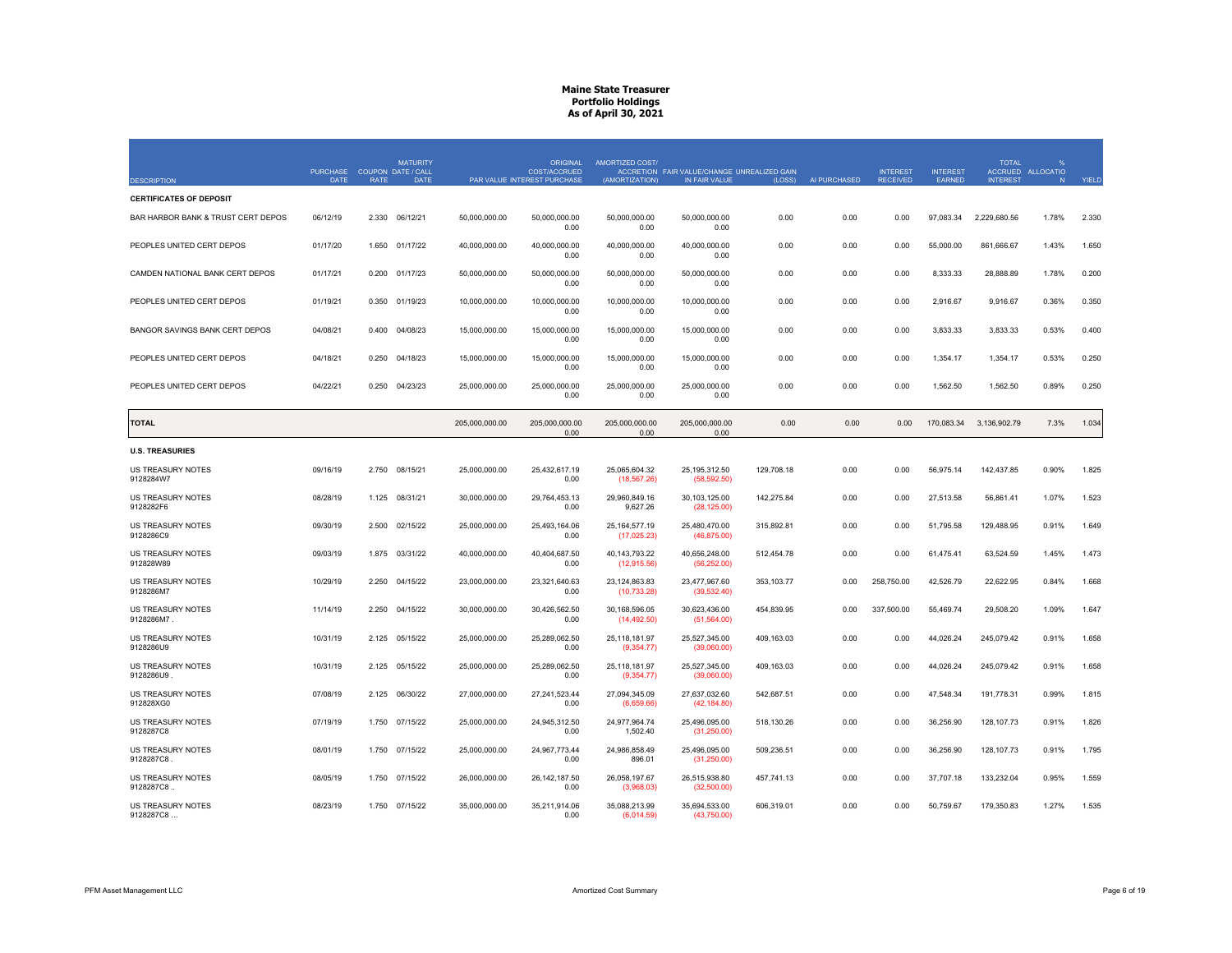| <b>DESCRIPTION</b>                         | <b>PURCHASE</b><br>DATE | <b>RATE</b> | <b>MATURITY</b><br>COUPON DATE / CALL<br>DATE |                | <b>ORIGINAL</b><br><b>COST/ACCRUED</b><br>PAR VALUE INTEREST PURCHASE | <b>AMORTIZED COST/</b><br>(AMORTIZATION) | ACCRETION FAIR VALUE/CHANGE UNREALIZED GAIN<br>IN FAIR VALUE | (LOSS)       | AI PURCHASED | <b>INTEREST</b><br><b>RECEIVED</b> | <b>INTEREST</b><br>EARNED | <b>TOTAL</b><br><b>INTEREST</b> | ACCRUED ALLOCATIO<br>$\mathbf N$ | YIELD |
|--------------------------------------------|-------------------------|-------------|-----------------------------------------------|----------------|-----------------------------------------------------------------------|------------------------------------------|--------------------------------------------------------------|--------------|--------------|------------------------------------|---------------------------|---------------------------------|----------------------------------|-------|
| US TREASURY NOTES<br>9128282S8             | 09/30/19                | 1.625       | 08/31/22                                      | 25.000.000.00  | 25,008,789.06<br>0.00                                                 | 25,004,015.26<br>(247.35)                | 25,503,905.00<br>(23, 440.00)                                | 499,889.74   | 0.00         | 0.00                               | 33,118.20                 | 68,444.29                       | 0.91%                            | 1.612 |
| US TREASURY NOTES<br>912828YK0             | 10/21/19                | 1.375       | 10/15/22                                      | 30,000,000.00  | 29,844,140.63<br>0.00                                                 | 29,923,929.19<br>4,289.71                | 30,543,750.00<br>(28, 125.00)                                | 619,820.81   | 0.00         | 206,250.00                         | 33,898.17                 | 18,032.79                       | 1.09%                            | 1.554 |
| US TREASURY NOTES<br>9128283C2             | 11/14/19                | 2.000       | 10/31/22                                      | 30,000,000.00  | 30,307,031.25<br>0.00                                                 | 30,155,501.96<br>(8,512.89)              | 30,839,064.00<br>(42, 186.00)                                | 683,562.04   | 0.00         | 300,000.00                         | 49,696.73                 | 1,630.43                        | 1.10%                            | 1.644 |
| US TREASURY NOTES<br>912828YW4             | 12/31/19                | 1.625       | 12/15/22                                      | 30,000,000.00  | 30,008,203.13<br>0.00                                                 | 30,004,504.13<br>(227.86)                | 30,721,875.00<br>(32,811.00)                                 | 717,370.87   | 0.00         | 0.00                               | 40,178.57                 | 183,482.14                      | 1.10%                            | 1.615 |
| US TREASURY NOTES<br>91282CBM2             | 03/01/21                | 0.125       | 02/15/24                                      | 25,000,000.00  | 24,854,492.19<br>1,208.56                                             | 24,862,703.08<br>4,038.14                | 24,886,720.00<br>23,440.00                                   | 24,016.92    | 0.00         | 0.00                               | 2,589.78                  | 6,474.45                        | 0.89%                            | 0.323 |
| <b>TOTAL</b>                               |                         |             |                                               | 501,000,000.00 | 503,952,617.21<br>1.208.56                                            | 502,020,881.31<br>(97.720.23)            | 509,926,257.50<br>(643.117.70)                               | 7,905,376.19 |              | 0.00 1,102,500.00                  | 751,819.16                | 1,973,243.53                    | 18.18%                           | 1.576 |
| <b>FEDERAL AGENCY SECURITIES</b>           |                         |             |                                               |                |                                                                       |                                          |                                                              |              |              |                                    |                           |                                 |                                  |       |
| FEDERAL HOME LOAN BANKS NOTES<br>3130AF5B9 | 01/16/19                | 3.000       | 10/12/21                                      | 10,000,000.00  | 10,103,100.00<br>0.00                                                 | 10,016,908.40<br>(3,093.00)              | 10,130,040.00<br>(26, 260.00)                                | 113,131.60   | 0.00         | 150,000.00                         | 25,000.00                 | 15,833.33                       | 0.36%                            | 2.607 |
| <b>FANNIE MAE NOTES</b><br>3135G0S38       | 02/26/19                | 2.000       | 01/05/22                                      | 15,000,000.00  | 14,788,500.00<br>0.00                                                 | 14,949,556.03<br>6,077.58                | 15,196,065.00<br>(24,960.00)                                 | 246,508.97   | 0.00         | 0.00                               | 25,000.00                 | 96,666.67                       | 0.54%                            | 2.514 |
| <b>FANNIE MAE NOTES</b><br>3135G0U92       | 09/16/19                | 2.625       | 01/11/22                                      | 25,000,000.00  | 25,462,250.00<br>0.00                                                 | 25,139,002.06<br>(16, 353.19)            | 25,442,475.00<br>(55, 450.00)                                | 303,472.94   | 0.00         | 0.00                               | 54,687.50                 | 200,520.83                      | 0.91%                            | 1.807 |
| <b>FANNIE MAE NOTES</b><br>3135G0T45       | 07/19/19                | 1.875       | 04/05/22                                      | 15,000,000.00  | 14,994,450.00<br>0.00                                                 | 14,998,101.46<br>168.01                  | 15,249,405.00<br>(18,630.00)                                 | 251,303.54   | 0.00         | 140,625.00                         | 23,437.50                 | 20,312.50                       | 0.54%                            | 1.889 |
| <b>FANNIE MAE NOTES</b><br>3135G0V59       | 04/16/19                | 2.250       | 04/12/22                                      | 40,000,000.00  | 39,820,800.00<br>0.00                                                 | 39,943,220.51<br>4,923.07                | 40,820,280.00<br>(62,640.00)                                 | 877,059.49   | 0.00         | 450,000.00                         | 75,000.00                 | 47,500.00                       | 1.46%                            | 2.406 |
| <b>FANNIE MAE NOTES</b><br>3135G0V59       | 05/15/19                | 2.250       | 04/12/22                                      | 20,000,000.00  | 20,021,600.00<br>0.00                                                 | 20,007,030.67<br>(609.59)                | 20,410,140.00<br>(31,320.00)                                 | 403,109.33   | 0.00         | 225,000.00                         | 37,500.00                 | 23,750.00                       | 0.73%                            | 2.211 |
| FEDERAL HOME LOAN BANK<br>313379Q69        | 07/15/19                | 2.125       | 06/10/22                                      | 30,000,000.00  | 30,176,400.00<br>0.00                                                 | 30,067,334.59<br>(4,987.75)              | 30,672,360.00<br>(41,370.00)                                 | 605,025.41   | 0.00         | 0.00                               | 53,125.00                 | 249,687.50                      | 1.09%                            | 1.916 |
| <b>FANNIE MAE NOTES</b><br>3135G0W33       | 10/24/19                | 1.375       | 09/06/22                                      | 25,000,000.00  | 24.816.750.00<br>0.00                                                 | 24,913,795.56<br>5,245.70                | 25.422.400.00<br>(16, 375.00)                                | 508,604.44   | 0.00         | 0.00                               | 28.645.83                 | 52,517.36                       | 0.91%                            | 1.638 |
| <b>FANNIE MAE NOTES</b><br>3135G0W33       | 10/29/19                | 1.375       | 09/06/22                                      | 10.000.000.00  | 9.912.800.00<br>0.00                                                  | 9.958.782.74<br>2,508.15                 | 10,168,960.00<br>(6,550.00)                                  | 210,177.26   | 0.00         | 0.00                               | 11.458.34                 | 21.006.95                       | 0.36%                            | 1.689 |
| FREDDIE MAC NOTES (CALLABLE)<br>3134GV6H6  | 07/21/20                | 0.320       | 10/20/22<br>07/20/21                          | 35,000,000.00  | 34,993,000.00<br>0.00                                                 | 34,995,421.44<br>255.79                  | 35,019,005.00<br>(6,580.00)                                  | 23,583.56    | 0.00         | 0.00                               | 9,333.33                  | 31,422.22                       | 1.25%                            | 0.329 |
| FREDDIE MAC NOTES (CALLABLE)<br>3134GV6H6  | 07/28/20                | 0.320       | 10/20/22<br>07/20/21                          | 35,000,000.00  | 35,000,000.00<br>0.00                                                 | 35,000,000.00<br>0.00                    | 35,019,005.00<br>(6,580.00)                                  | 19,005.00    | 0.00         | 0.00                               | 9,333.33                  | 31,422.22                       | 1.25%                            | 0.320 |
| FREDDIE MAC NOTES (CALLABLE)<br>3134GXJF2  | 01/12/21                | 0.200       | 12/30/22<br>06/30/21                          | 35,000,000.00  | 35,000,000.00<br>2,333.33                                             | 35,000,000.00<br>0.00                    | 35,005,775.00<br>(1,995.00)                                  | 5,775.00     | 0.00         | 0.00                               | 5,833.34                  | 23,527.78                       | 1.25%                            | 0.200 |
| FEDERAL HOME LOAN BANKS NOTES<br>3130AJ7E3 | 12/04/20                | 1.375       | 02/17/23                                      | 25,000,000.00  | 25,660,750.00<br>0.00                                                 | 25,539,270.50<br>(24, 624.22)            | 25,531,375.00<br>(30, 125.00)                                | (7,895.50)   | 0.00         | 0.00                               | 28.645.83                 | 70,659.72                       | 0.91%                            | 0.172 |
| <b>FREDDIE MAC NOTES</b><br>3137EAEQ8      | 04/29/20                | 0.375       | 04/20/23                                      | 13,750,000.00  | 13,720,437.50<br>0.00                                                 | 13,730,427.77<br>816.64                  | 13,798,675.00<br>(4,441.25)                                  | 68,247.23    | 0.00         | 25,781.25                          | 4,296.87                  | 1,575.52                        | 0.49%                            | 0.448 |
| FANNIE MAE NOTES (CALLABLE)<br>3135G05B5   | 07/06/20                | 0.450       | 06/30/23<br>06/30/21                          | 35.000.000.00  | 34.998.250.00<br>0.00                                                 | 34.998.730.49<br>48.21                   | 35.019.600.00<br>(8,505.00)                                  | 20.869.51    | 0.00         | 0.00                               | 13.125.00                 | 52.937.50                       | 1.25%                            | 0.452 |
| <b>FANNIE MAE NOTES</b><br>3135G05G4       | 07/28/20                | 0.250       | 07/10/23                                      | 35,000,000.00  | 34.949.250.00<br>0.00                                                 | 34,962,302.69<br>1,413.65                | 35,021,070.00<br>13,510.00                                   | 58,767.31    | 0.00         | 0.00                               | 7,291.67                  | 26,979.17                       | 1.25%                            | 0.299 |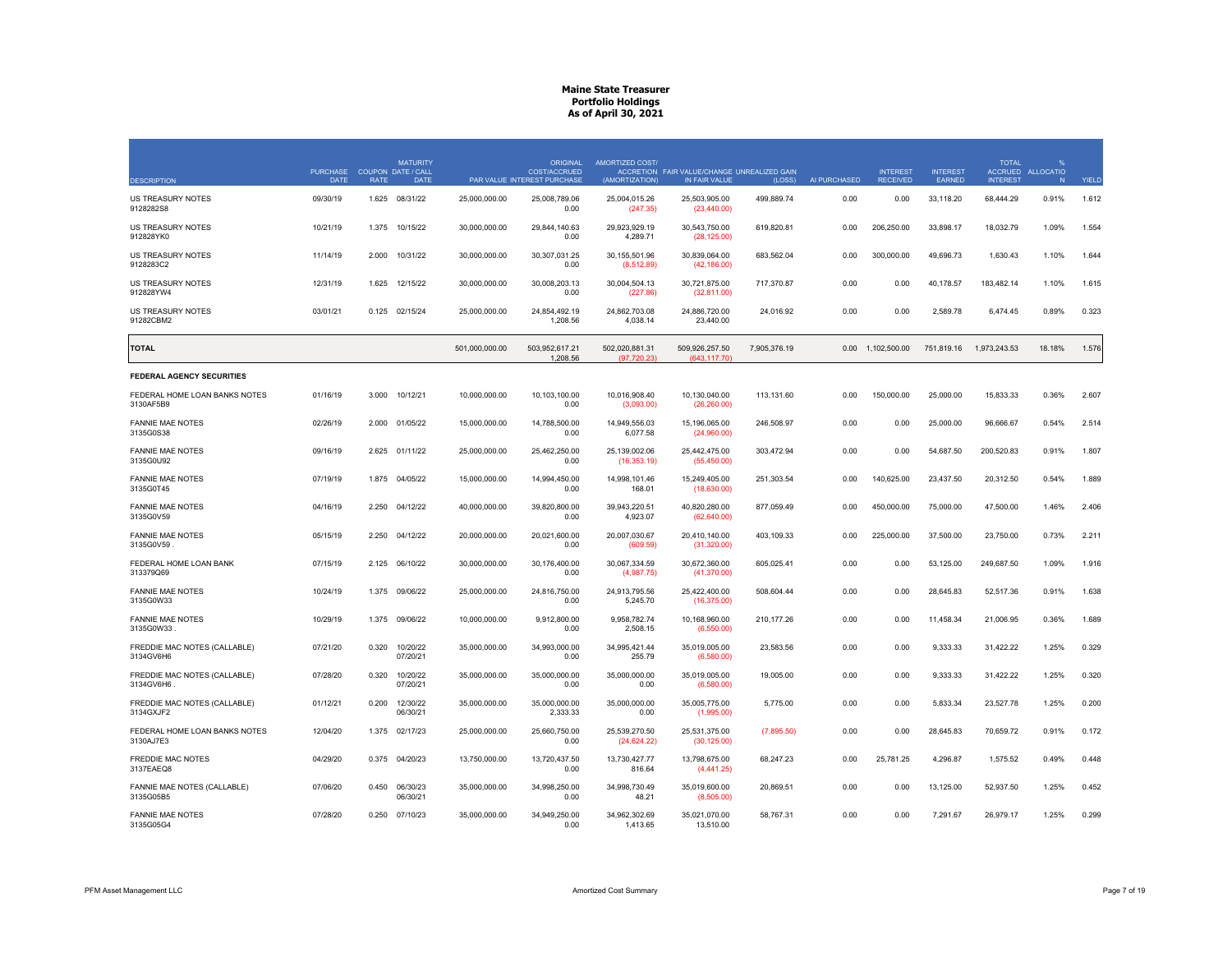|                                             | <b>PURCHASE</b> |             | <b>MATURITY</b><br>COUPON DATE / CALL |                  | <b>ORIGINAL</b><br><b>COST/ACCRUED</b> | AMORTIZED COST/                  | ACCRETION FAIR VALUE/CHANGE UNREALIZED GAIN |               |              | <b>INTEREST</b>                | <b>INTEREST</b> | <b>TOTAL</b>    | %<br>ACCRUED ALLOCATIO |       |
|---------------------------------------------|-----------------|-------------|---------------------------------------|------------------|----------------------------------------|----------------------------------|---------------------------------------------|---------------|--------------|--------------------------------|-----------------|-----------------|------------------------|-------|
| <b>DESCRIPTION</b>                          | <b>DATE</b>     | <b>RATE</b> | <b>DATE</b>                           |                  | <b>PAR VALUE INTEREST PURCHASE</b>     | (AMORTIZATION)                   | IN FAIR VALUE                               | (LOSS)        | AI PURCHASED | <b>RECEIVED</b>                | <b>EARNED</b>   | <b>INTEREST</b> | N                      | YIELD |
| FANNIE MAE NOTES (CALLABLE)<br>3136G4D26    | 07/28/20        | 0.400       | 07/28/23<br>07/28/21                  | 30,000,000.00    | 30,000,000.00<br>0.00                  | 30,000,000.00<br>0.00            | 30,021,540.00<br>(1,980.00)                 | 21,540.00     | 0.00         | 0.00                           | 10,000.00       | 31,000.00       | 1.07%                  | 0.400 |
| FANNIE MAE NOTES (CALLABLE)<br>3135G05R0    | 08/12/20        | 0.300       | 08/10/23<br>08/10/22                  | 50,000,000.00    | 49,906,000.00<br>0.00                  | 49,928,532.48<br>2,580.06        | 50,038,200.00<br>60,150.00                  | 109,667.52    | 0.00         | 0.00                           | 12,500.00       | 33,750.00       | 1.78%                  | 0.363 |
| FANNIE MAE NOTES (CALLABLE)<br>3135G05V1    | 08/21/20        | 0.360       | 08/18/23<br>02/18/22                  | 10,000,000.00    | 10.000.000.00<br>0.00                  | 10.000.000.00<br>0.00            | 10,014,390.00<br>8,150.00                   | 14,390.00     | 0.00         | 0.00                           | 3,000.00        | 7,300.00        | 0.36%                  | 0.360 |
| FANNIE MAE NOTES (CALLABLE)<br>3135G05V1.   | 08/21/20        | 0.360       | 08/18/23<br>02/18/22                  | 50,000,000.00    | 50,000,000.00<br>0.00                  | 50.000.000.00<br>0.00            | 50,071,950.00<br>40.750.00                  | 71.950.00     | 0.00         | 0.00                           | 15,000.00       | 36,500.00       | 1.79%                  | 0.360 |
| <b>FREDDIE MAC NOTES</b><br>3137EAEV7       | 10/30/20        | 0.250       | 08/24/23                              | 17,500,000.00    | 17.506.300.00<br>0.00                  | 17,505,178.50<br>(183.85)        | 17,507,087.50<br>7.280.00                   | 1.909.00      | 0.00         | 0.00                           | 3.645.83        | 8,142.36        | 0.62%                  | 0.237 |
| FREDDIE MAC NOTES (CALLABLE)<br>3134GWTL0   | 09/29/20        | 0.300       | 09/28/23<br>09/28/21                  | 20,000,000.00    | 19,997,000.00<br>0.00                  | 19,997,586.84<br>82.27           | 20,000,180.00<br>13,060.00                  | 2,593.16      | 0.00         | 0.00                           | 5,000.00        | 5,500.00        | 0.71%                  | 0.305 |
| FREDDIE MAC NOTES (CALLABLE)<br>3134GWTL0   | 09/29/20        | 0.300       | 09/28/23<br>09/28/21                  | 50,000,000.00    | 49.992.500.00<br>0.00                  | 49.993.967.09<br>205.66          | 50.000.450.00<br>32,650.00                  | 6.482.91      | 0.00         | 0.00                           | 12.500.00       | 13.750.00       | 1.78%                  | 0.305 |
| FREDDIE MAC NOTES (CALLABLE)<br>3134GWZB5   | 10/27/20        | 0.300       | 10/13/23<br>10/13/21                  | 48,800,000.00    | 48,785,360.00<br>0.00                  | 48,787,879.00<br>406.29          | 48,797,950.40<br>46,116.00                  | 10,071.40     | 0.00         | 73,200.00                      | 12,200.00       | 7,320.00        | 1.74%                  | 0.310 |
| <b>FREDDIE MAC NOTES</b><br>3137EAEY1       | 10/19/20        | 0.125       | 10/16/23                              | 25,000,000.00    | 24,910,750.00<br>0.00                  | 24,926,605.77<br>2,451.92        | 24,922,175.00<br>20,525.00                  | (4,430.77)    | 0.00         | 15,625.00                      | 2,604.16        | 1,302.08        | 0.89%                  | 0.245 |
| FANNIE MAE NOTES (CALLABLE)<br>3136G46A6    | 10/30/20        | 0.300       | 10/27/23<br>10/27/21                  | 17,845,000.00    | 17,840,538.75<br>0.00                  | 17,841,286.38<br>122.56          | 17,842,608.77<br>26.731.81                  | 1,322.39      | 0.00         | 26,767.50                      | 4,461.25        | 594.83          | 0.64%                  | 0.308 |
| FANNIE MAE NOTES (CALLABLE)<br>3135G06F5    | 12/04/20        | 0.310       | 11/16/23<br>11/16/22                  | 50.000.000.00    | 49.995.000.00<br>7,750.00              | 49.995.687.09<br>139.27          | 49.996.750.00<br>82,200.00                  | 1.062.91      | 0.00         | 0.00                           | 12.916.67       | 71.041.67       | 1.78%                  | 0.313 |
| FREDDIE MAC NOTES<br>3137EAFA2              | 12/07/20        | 0.250       | 12/04/23                              | 25,000,000.00    | 24,990,750.00<br>520.83                | 24,991,978.25<br>254.12          | 24,992,025.00<br>18,950.00                  | 46.75         | 0.00         | 0.00                           | 5,208.33        | 25,520.83       | 0.89%                  | 0.262 |
| <b>TOTAL</b>                                |                 |             |                                       | 797,895,000.00   | 798,342,536.25<br>10.604.16            | 798,188,586.31<br>(22.152.65)    | 802,131,936.67<br>26,311.56                 | 3,943,350.36  |              | 0.00 1,106,998.75              | 510,749.78      | 1,208,041.04    | 28.60%                 | 0.740 |
| <b>CORPORATE NOTES</b>                      |                 |             |                                       |                  |                                        |                                  |                                             |               |              |                                |                 |                 |                        |       |
| MICROSOFT CORP (CALLABLE) NOTE<br>594918BW3 | 02/06/20        | 2.400       | 02/06/22<br>01/06/22                  | 10,000,000.00    | 10,156,600.00<br>0.00                  | 10,055,928.57<br>(6,711.43)      | 10,152,180.00<br>(13,680.00)                | 96,251.43     | 0.00         | 0.00                           | 20,000.00       | 56,666.67       | 0.36%                  | 1.601 |
| JOHNSON & JOHNSON CORP NOTES<br>478160CD4   | 03/08/19        | 2.250       | 03/03/22                              | 16.893.000.00    | 16.680.992.85<br>0.00                  | 16.833.536.95<br>5,829.71        | 17, 151, 766.97<br>(29,613.43)              | 318.230.02    | 0.00         | 0.00                           | 31,674.38       | 61.237.13       | 0.61%                  | 2.690 |
| <b>TOTAL</b>                                |                 |             |                                       | 26,893,000.00    | 26,837,592.85<br>0.00                  | 26,889,465.52<br>(881.72)        | 27,303,946.97<br>(43.293.43)                | 414,481.45    | 0.00         | 0.00                           | 51,674.38       | 117,903.80      | 0.97%                  | 2.285 |
|                                             |                 |             |                                       |                  |                                        |                                  |                                             |               |              |                                |                 |                 |                        |       |
| <b>GRAND TOTAL</b>                          |                 |             |                                       | 2,791,588,000.00 | 2,794,707,334.31<br>11,812.72          | 2,792,680,787.53<br>(113.488.21) | 2,804,938,532.14<br>(658.296.57)            | 12,257,744.61 |              | 0.00 2,248,170.92 1,527,069.91 |                 | 6,478,830.56    | 100.00%                | 0.627 |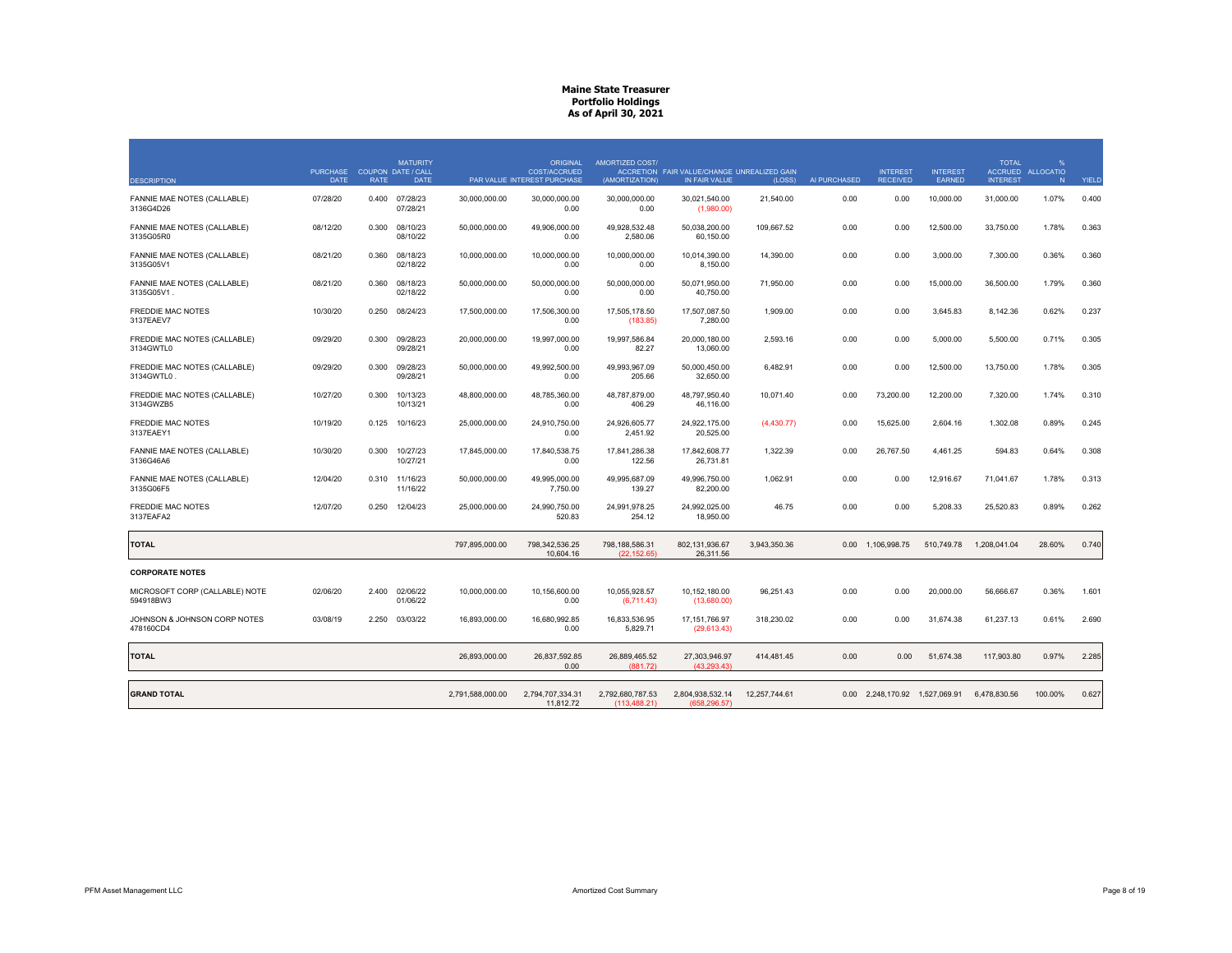|                      |                           |             |               |                 |                  |       |                |                   |                 |                           |                 |                           | <b>WEIGHTED</b><br><b>AVERAGE</b>   |
|----------------------|---------------------------|-------------|---------------|-----------------|------------------|-------|----------------|-------------------|-----------------|---------------------------|-----------------|---------------------------|-------------------------------------|
|                      |                           |             | <b>COUPON</b> | <b>MATURITY</b> | <b>NEXT CALL</b> |       | <b>MOODYS'</b> | <b>PAR VALUE/</b> |                 | ORIGINAL % PORTFOLIO      |                 | % PORTFOLIO               | <b>EFFECTIVE</b><br><b>DURATION</b> |
| <b>CUSIP</b>         |                           | <b>TYPE</b> | <b>RATE</b>   | <b>DATE</b>     | DATE S&P RATING  |       | <b>RATING</b>  | <b>SHARES</b>     |                 | <b>COST ORIGINAL COST</b> |                 | MARKET VALUE MARKET VALUE | (YEARS                              |
| <b>US TREASURY</b>   |                           |             |               |                 |                  |       |                |                   |                 |                           |                 |                           |                                     |
| 9128284W7            | <b>U.S. TREASURY</b>      |             | 2.750         | 8/15/2021       |                  | AA+   | Aaa            | 25,000,000.00     | 25,432,617.19   | 0.91%                     | 25, 195, 312.50 | 0.90%                     | 0.30                                |
| 9128282F6            | <b>U.S. TREASURY</b>      |             | 1.125         | 8/31/2021       |                  | AA+   | Aaa            | 30,000,000.00     | 29,764,453.13   | 1.07%                     | 30,103,125.00   | 1.07%                     | 0.33                                |
| 9128286C9            | <b>U.S. TREASURY</b>      |             | 2.500         | 2/15/2022       |                  | AA+   | Ааа            | 25,000,000.00     | 25,493,164.06   | 0.91%                     | 25,480,470.00   | 0.91%                     | 0.79                                |
| 912828W89            | <b>U.S. TREASURY</b>      |             | 1.875         | 3/31/2022       |                  | AA+   | Aaa            | 40,000,000.00     | 40,404,687.50   | 1.45%                     | 40,656,248.00   | 1.45%                     | 0.91                                |
| 9128286M7            | <b>U.S. TREASURY</b>      |             | 2.250         | 4/15/2022       |                  | AA+   | Ааа            | 23,000,000.00     | 23,321,640.63   | 0.83%                     | 23,477,967.60   | 0.84%                     | 0.95                                |
| 9128286M7            | <b>U.S. TREASURY</b>      |             | 2.250         | 4/15/2022       |                  | AA+   | Ааа            | 30,000,000.00     | 30,426,562.50   | 1.09%                     | 30,623,436.00   | 1.09%                     | 0.95                                |
| 9128286U9            | <b>U.S. TREASURY</b>      |             | 2.125         | 5/15/2022       |                  | AA+   | Ааа            | 25,000,000.00     | 25,289,062.50   | 0.90%                     | 25,527,345.00   | 0.91%                     | 1.03                                |
| 9128286U9            | <b>U.S. TREASURY</b>      |             | 2.125         | 5/15/2022       |                  | AA+   | Aaa            | 25,000,000.00     | 25,289,062.50   | 0.90%                     | 25,527,345.00   | 0.91%                     | 1.03                                |
| 912828XG0            | <b>U.S. TREASURY</b>      |             | 2.125         | 6/30/2022       |                  | AA+   | Ааа            | 27,000,000.00     | 27,241,523.44   | 0.97%                     | 27,637,032.60   | 0.99%                     | 1.15                                |
| 9128287C8            | <b>U.S. TREASURY</b>      |             | 1.750         | 7/15/2022       |                  | AA+   | Ааа            | 25,000,000.00     | 24,945,312.50   | 0.89%                     | 25,496,095.00   | 0.91%                     | 1.20                                |
| 9128287C8            | <b>U.S. TREASURY</b>      |             | 1.750         | 7/15/2022       |                  | AA+   | Aaa            | 25,000,000.00     | 24,967,773.44   | 0.89%                     | 25,496,095.00   | 0.91%                     | 1.20                                |
| 9128287C8            | <b>U.S. TREASURY</b>      |             | 1.750         | 7/15/2022       |                  | AA+   | Ааа            | 26,000,000.00     | 26, 142, 187.50 | 0.94%                     | 26,515,938.80   | 0.95%                     | 1.20                                |
| 9128287C8            | <b>U.S. TREASURY</b>      |             | 1.750         | 7/15/2022       |                  | AA+   | Aaa            | 35,000,000.00     | 35,211,914.06   | 1.26%                     | 35,694,533.00   | 1.27%                     | 1.20                                |
| 9128282S8            | <b>U.S. TREASURY</b>      |             | 1.625         | 8/31/2022       |                  | AA+   | Aaa            | 25,000,000.00     | 25,008,789.06   | 0.89%                     | 25,503,905.00   | 0.91%                     | 1.32                                |
| 912828YK0            | <b>U.S. TREASURY</b>      |             | 1.375         | 10/15/2022      |                  | AA+   | Ааа            | 30,000,000.00     | 29,844,140.63   | 1.07%                     | 30,543,750.00   | 1.09%                     | 1.45                                |
| 9128283C2            | <b>U.S. TREASURY</b>      |             | 2.000         | 10/31/2022      |                  | $AA+$ | Aaa            | 30,000,000.00     | 30,307,031.25   | 1.08%                     | 30,839,064.00   | 1.10%                     | 1.48                                |
| 912828YW4            | <b>U.S. TREASURY</b>      |             | 1.625         | 12/15/2022      |                  | AA+   | Aaa            | 30,000,000.00     | 30,008,203.13   | 1.07%                     | 30,721,875.00   | 1.10%                     | 1.60                                |
| 91282CBM2            | <b>U.S. TREASURY</b>      |             | 0.125         | 2/15/2024       |                  | AA+   | Aaa            | 25,000,000.00     | 24,854,492.19   | 0.89%                     | 24,886,720.00   | 0.89%                     | 2.79                                |
|                      |                           |             |               |                 |                  |       |                |                   |                 |                           |                 |                           |                                     |
| <b>ISSUER TOTAL</b>  |                           |             |               |                 |                  |       |                | 501,000,000.00    | 503,952,617.21  | 18.03%                    | 509,926,257.50  | 18.18%                    | 1.15                                |
|                      |                           |             |               |                 |                  |       |                |                   |                 |                           |                 |                           |                                     |
| <b>U.S. BANK DDA</b> |                           |             |               |                 |                  |       |                |                   |                 |                           |                 |                           |                                     |
|                      | CASH AND CASH EQUIVALENTS |             |               | 5/1/2021        |                  |       |                | 496,000,000.00    | 496,000,000.00  | 17.75%                    | 496,000,000.00  | 17.68%                    | 0.00                                |
| <b>ISSUER TOTAL</b>  |                           |             |               |                 |                  |       |                | 496,000,000.00    | 496,000,000.00  | 17.75%                    | 496,000,000.00  | 17.68%                    | 0.00                                |
|                      |                           |             |               |                 |                  |       |                |                   |                 |                           |                 |                           |                                     |
| <b>FNMA</b>          |                           |             |               |                 |                  |       |                |                   |                 |                           |                 |                           |                                     |
| 3135G0S38            | U.S. INSTRUMENTALITY      |             | 2.000         | 1/5/2022        |                  | AA+   | Aaa            | 15,000,000.00     | 14,788,500.00   | 0.53%                     | 15,196,065.00   | 0.54%                     | 0.68                                |
| 3135G0U92            | U.S. INSTRUMENTALITY      |             | 2.625         | 1/11/2022       |                  | AA+   | Aaa            | 25,000,000.00     | 25,462,250.00   | 0.91%                     | 25,442,475.00   | 0.91%                     | 0.69                                |
| 3135G0T45            | U.S. INSTRUMENTALITY      |             | 1.875         | 4/5/2022        |                  | AA+   | Aaa            | 15,000,000.00     | 14,994,450.00   | 0.54%                     | 15,249,405.00   | 0.54%                     | 0.93                                |
| 3135G0V59            | U.S. INSTRUMENTALITY      |             | 2.250         | 4/12/2022       |                  | AA+   | Aaa            | 40,000,000.00     | 39,820,800.00   | 1.42%                     | 40,820,280.00   | 1.46%                     | 0.94                                |
| 3135G0V59            | U.S. INSTRUMENTALITY      |             | 2.250         | 4/12/2022       |                  | AA+   | Aaa            | 20,000,000.00     | 20,021,600.00   | 0.72%                     | 20,410,140.00   | 0.73%                     | 0.94                                |
| 3135G0W33            | U.S. INSTRUMENTALITY      |             | 1.375         | 9/6/2022        |                  | AA+   | Aaa            | 25,000,000.00     | 24,816,750.00   | 0.89%                     | 25,422,400.00   | 0.91%                     | 1.34                                |
| 3135G0W33            | U.S. INSTRUMENTALITY      |             | 1.375         | 9/6/2022        |                  | AA+   | Ааа            | 10,000,000.00     | 9,912,800.00    | 0.35%                     | 10,168,960.00   | 0.36%                     | 1.34                                |
| 3135G05B5            | U.S. INSTRUMENTALITY      |             | 0.450         | 6/30/2023       | 6/30/2021        | AA+   | Aaa            | 35,000,000.00     | 34,998,250.00   | 1.25%                     | 35,019,600.00   | 1.25%                     | 0.17                                |
| 3135G05G4            | U.S. INSTRUMENTALITY      |             | 0.250         | 7/10/2023       |                  | AA+   | Aaa            | 35,000,000.00     | 34,949,250.00   | 1.25%                     | 35,021,070.00   | 1.25%                     | 2.19                                |
| 3136G4D26            | U.S. INSTRUMENTALITY      |             | 0.400         | 7/28/2023       | 7/28/2021        | AA+   | Aaa            | 30,000,000.00     | 30,000,000.00   | 1.07%                     | 30,021,540.00   | 1.07%                     | 2.23                                |
| 3135G05R0            | U.S. INSTRUMENTALITY      |             | 0.300         | 8/10/2023       | 8/10/2022        | AA+   | Ааа            | 50,000,000.00     | 49,906,000.00   | 1.79%                     | 50,038,200.00   | 1.78%                     | 1.28                                |
| 3135G05V1            | U.S. INSTRUMENTALITY      |             | 0.360         | 8/18/2023       | 2/18/2022        | AA+   | Aaa            | 10,000,000.00     | 10,000,000.00   | 0.36%                     | 10,014,390.00   | 0.36%                     | 0.30                                |
| 3135G05V1            | U.S. INSTRUMENTALITY      |             | 0.360         | 8/18/2023       | 2/18/2022        | AA+   | Ааа            | 50,000,000.00     | 50,000,000.00   | 1.79%                     | 50,071,950.00   | 1.79%                     | 0.30                                |
| 3136G46A6            | U.S. INSTRUMENTALITY      |             | 0.300         | 10/27/2023      | 10/27/2021       | AA+   | Aaa            | 17,845,000.00     | 17,840,538.75   | 0.64%                     | 17,842,608.77   | 0.64%                     | 0.49                                |
| 3135G06F5            | U.S. INSTRUMENTALITY      |             | 0.310         | 11/16/2023      | 11/16/2022       | AA+   | Aaa            | 50,000,000.00     | 49,995,000.00   | 1.79%                     | 49,996,750.00   | 1.78%                     | 1.54                                |
|                      |                           |             |               |                 |                  |       |                |                   |                 |                           |                 |                           |                                     |
| <b>ISSUER TOTAL</b>  |                           |             |               |                 |                  |       |                | 427,845,000.00    | 427,506,188.75  | 15.30%                    | 430,735,833.77  | 15.36%                    | 1.08                                |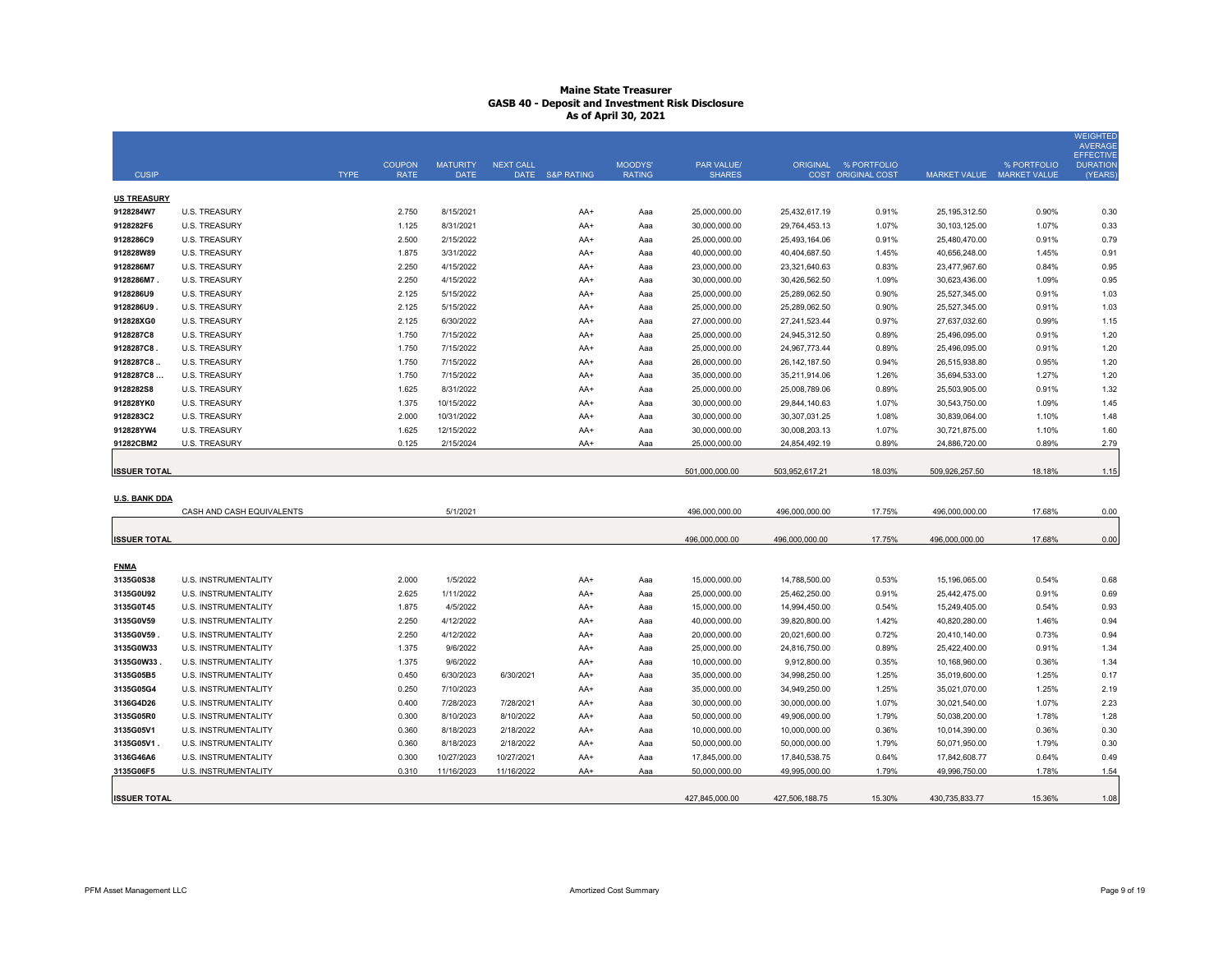|                        |                                              |             | <b>COUPON</b>  | <b>MATURITY</b>         | <b>NEXT CALL</b>        |                 | MOODYS'       | PAR VALUE/                     |                                | ORIGINAL % PORTFOLIO |                                | % PORTFOLIO    | <b>WEIGHTED</b><br><b>AVERAGE</b><br><b>EFFECTIVE</b><br><b>DURATION</b> |
|------------------------|----------------------------------------------|-------------|----------------|-------------------------|-------------------------|-----------------|---------------|--------------------------------|--------------------------------|----------------------|--------------------------------|----------------|--------------------------------------------------------------------------|
| <b>CUSIP</b>           |                                              | <b>TYPE</b> | <b>RATE</b>    | <b>DATE</b>             |                         | DATE S&P RATING | <b>RATING</b> | <b>SHARES</b>                  |                                | COST ORIGINAL COST   | MARKET VALUE MARKET VALUE      |                | (YEARS)                                                                  |
|                        |                                              |             |                |                         |                         |                 |               |                                |                                |                      |                                |                |                                                                          |
| <b>FHLMC</b>           |                                              |             |                |                         |                         |                 |               |                                |                                |                      |                                |                |                                                                          |
| 3134GV6H6              | U.S. INSTRUMENTALITY                         |             | 0.320          | 10/20/2022              | 7/20/2021               | AA+             | Aaa           | 35,000,000.00                  | 34,993,000.00                  | 1.25%                | 35,019,005.00                  | 1.25%          | 0.22                                                                     |
| 3134GV6H6              | U.S. INSTRUMENTALITY                         |             | 0.320          | 10/20/2022              | 7/20/2021               | AA+             | Aaa           | 35,000,000.00                  | 35,000,000.00                  | 1.25%                | 35,019,005.00                  | 1.25%          | 0.22                                                                     |
| 3134GXJF2              | U.S. INSTRUMENTALITY                         |             | 0.200          | 12/30/2022              | 6/30/2021               | AA+             | Aaa           | 35,000,000.00                  | 35,000,000.00                  | 1.25%                | 35,005,775.00                  | 1.25%          | 0.17                                                                     |
| 3137EAEQ8              | U.S. INSTRUMENTALITY                         |             | 0.375          | 4/20/2023               |                         | AA+             | Aaa           | 13,750,000.00                  | 13,720,437.50                  | 0.49%                | 13,798,675.00                  | 0.49%          | 1.97                                                                     |
| 3137EAEV7              | U.S. INSTRUMENTALITY                         |             | 0.250          | 8/24/2023               |                         | AA+             | Aaa           | 17,500,000.00                  | 17,506,300.00                  | 0.63%                | 17,507,087.50                  | 0.62%          | 2.31                                                                     |
| 3134GWTL0              | U.S. INSTRUMENTALITY                         |             | 0.300          | 9/28/2023               | 9/28/2021               | AA+             | Aaa           | 20,000,000.00                  | 19,997,000.00                  | 0.72%                | 20,000,180.00                  | 0.71%<br>1.78% | 0.41                                                                     |
| 3134GWTL0<br>3134GWZB5 | U.S. INSTRUMENTALITY<br>U.S. INSTRUMENTALITY |             | 0.300<br>0.300 | 9/28/2023<br>10/13/2023 | 9/28/2021<br>10/13/2021 | AA+<br>AA+      | Aaa<br>Aaa    | 50,000,000.00<br>48,800,000.00 | 49,992,500.00<br>48,785,360.00 | 1.79%<br>1.75%       | 50,000,450.00<br>48,797,950.40 | 1.74%          | 0.41<br>0.45                                                             |
| 3137EAEY1              | U.S. INSTRUMENTALITY                         |             | 0.125          | 10/16/2023              |                         | AA+             | Aaa           | 25,000,000.00                  | 24,910,750.00                  | 0.89%                | 24,922,175.00                  | 0.89%          | 2.46                                                                     |
| 3137EAFA2              | U.S. INSTRUMENTALITY                         |             | 0.250          | 12/4/2023               |                         | AA+             | Aaa           | 25,000,000.00                  | 24,990,750.00                  | 0.89%                | 24,992,025.00                  | 0.89%          | 2.59                                                                     |
|                        |                                              |             |                |                         |                         |                 |               |                                |                                |                      |                                |                |                                                                          |
| <b>ISSUER TOTAL</b>    |                                              |             |                |                         |                         |                 |               | 305,050,000.00                 | 304,896,097.50                 | 10.91%               | 305,062,327.90                 | 10.88%         | 0.87                                                                     |
|                        |                                              |             |                |                         |                         |                 |               |                                |                                |                      |                                |                |                                                                          |
| <b>TD BANK</b>         |                                              |             |                |                         |                         |                 |               |                                |                                |                      |                                |                |                                                                          |
|                        | CASH AND CASH EQUIVALENTS                    |             |                | 5/1/2021                |                         |                 |               | 250,000,000.00                 | 250,000,000.00                 | 8.95%                | 250,000,000.00                 | 8.91%          | 0.00                                                                     |
|                        |                                              |             |                |                         |                         |                 |               |                                |                                |                      |                                |                |                                                                          |
| <b>ISSUER TOTAL</b>    |                                              |             |                |                         |                         |                 |               | 250,000,000.00                 | 250,000,000.00                 | 8.95%                | 250,000,000.00                 | 8.91%          | 0.00                                                                     |
|                        |                                              |             |                |                         |                         |                 |               |                                |                                |                      |                                |                |                                                                          |
| <b>CITIZENS BANK</b>   |                                              |             |                |                         |                         |                 |               |                                |                                |                      |                                |                |                                                                          |
|                        | CASH AND CASH EQUIVALENTS                    |             |                | 5/1/2021                |                         |                 |               | 100,000,000.00                 | 100,000,000.00                 | 3.58%                | 100,000,000.00                 | 3.57%          | 0.00                                                                     |
|                        |                                              |             |                |                         |                         |                 |               |                                |                                |                      |                                |                |                                                                          |
| <b>ISSUER TOTAL</b>    |                                              |             |                |                         |                         |                 |               | 100,000,000.00                 | 100,000,000.00                 | 3.58%                | 100,000,000.00                 | 3.57%          | 0.00                                                                     |
|                        |                                              |             |                |                         |                         |                 |               |                                |                                |                      |                                |                |                                                                          |
| <b>BAR HARBOR</b>      | CASH AND CASH EQUIVALENTS                    |             |                |                         |                         |                 |               |                                |                                |                      |                                |                |                                                                          |
|                        | CERTIFICATES OF DEPOSIT                      |             | 2.330          | 5/1/2021<br>6/12/2021   |                         | <b>NR</b>       | <b>NR</b>     | 49,000,000.00<br>50,000,000.00 | 49,000,000.00<br>50,000,000.00 | 1.75%<br>1.79%       | 49,000,000.00<br>50,000,000.00 | 1.75%<br>1.78% | 0.00<br>0.12                                                             |
|                        |                                              |             |                |                         |                         |                 |               |                                |                                |                      |                                |                |                                                                          |
| <b>ISSUER TOTAL</b>    |                                              |             |                |                         |                         |                 |               | 99,000,000.00                  | 99,000,000.00                  | 3.54%                | 99,000,000.00                  | 3.53%          | 0.06                                                                     |
|                        |                                              |             |                |                         |                         |                 |               |                                |                                |                      |                                |                |                                                                          |
| PEOPLE'S UNITED BANK   |                                              |             |                |                         |                         |                 |               |                                |                                |                      |                                |                |                                                                          |
|                        | CERTIFICATES OF DEPOSIT                      |             | 1.650          | 1/17/2022               |                         | <b>NR</b>       | <b>NR</b>     | 40,000,000.00                  | 40,000,000.00                  | 1.43%                | 40,000,000.00                  | 1.43%          | 0.73                                                                     |
|                        | CERTIFICATES OF DEPOSIT                      |             | 0.350          | 1/19/2023               |                         | <b>NR</b>       | <b>NR</b>     | 10,000,000.00                  | 10,000,000.00                  | 0.36%                | 10,000,000.00                  | 0.36%          | 1.74                                                                     |
|                        | CERTIFICATES OF DEPOSIT                      |             | 0.250          | 4/18/2023               |                         | <b>NR</b>       | <b>NR</b>     | 15,000,000.00                  | 15,000,000.00                  | 0.54%                | 15,000,000.00                  | 0.53%          | 1.99                                                                     |
|                        | CERTIFICATES OF DEPOSIT                      |             | 0.250          | 4/23/2023               |                         | <b>NR</b>       | <b>NR</b>     | 25,000,000.00                  | 25,000,000.00                  | 0.89%                | 25,000,000.00                  | 0.89%          | 1.99                                                                     |
|                        |                                              |             |                |                         |                         |                 |               |                                |                                |                      |                                |                |                                                                          |
| <b>ISSUER TOTAL</b>    |                                              |             |                |                         |                         |                 |               | 90,000,000.00                  | 90,000,000.00                  | 3.22%                | 90,000,000.00                  | 3.21%          | 1.40                                                                     |
|                        |                                              |             |                |                         |                         |                 |               |                                |                                |                      |                                |                |                                                                          |
| <b>FHLB</b>            |                                              |             |                |                         |                         |                 |               |                                |                                |                      |                                |                |                                                                          |
| 3130AF5B9              | <b>U.S. INSTRUMENTALITY</b>                  |             | 3.000          | 10/12/2021              |                         | AA+             | Aaa           | 10,000,000.00                  | 10,103,100.00                  | 0.36%                | 10,130,040.00                  | 0.36%          | 0.45                                                                     |
| 313379Q69              | <b>U.S. INSTRUMENTALITY</b>                  |             | 2.125          | 6/10/2022               |                         | AA+             | Aaa           | 30,000,000.00                  | 30,176,400.00                  | 1.08%                | 30,672,360.00                  | 1.09%          | 1.10                                                                     |
| 3130AJ7E3              | <b>U.S. INSTRUMENTALITY</b>                  |             | 1.375          | 2/17/2023               |                         | AA+             | Aaa           | 25,000,000.00                  | 25,660,750.00                  | 0.92%                | 25,531,375.00                  | 0.91%          | 1.78                                                                     |
|                        |                                              |             |                |                         |                         |                 |               |                                |                                |                      |                                |                |                                                                          |
| <b>ISSUER TOTAL</b>    |                                              |             |                |                         |                         |                 |               | 65,000,000.00                  | 65,940,250.00                  | 2.36%                | 66,333,775.00                  | 2.36%          | 1.26                                                                     |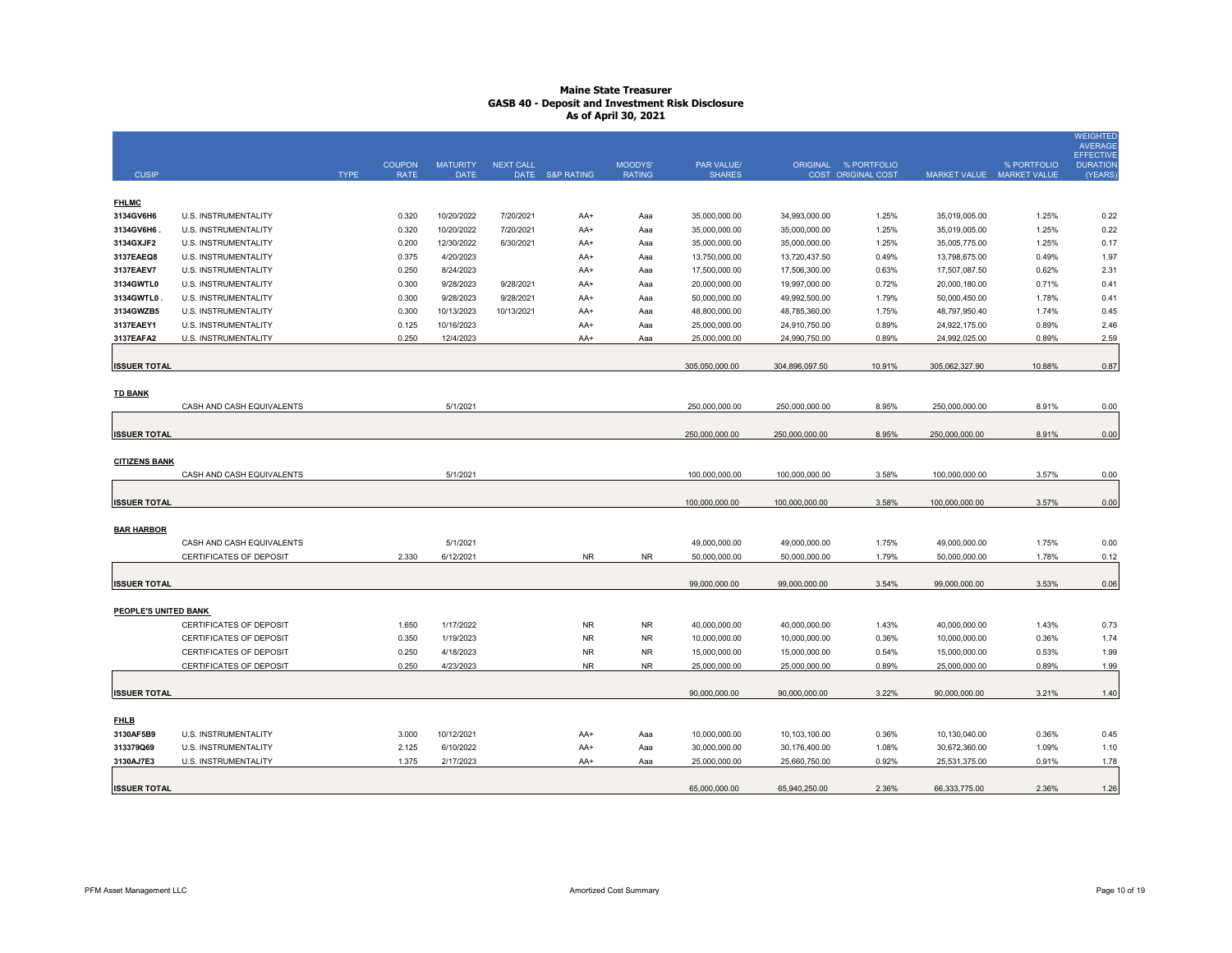|                                            |                           |             |               |                 |           |                 |               |               |               |                      |                           |             | <b>WEIGHTED</b><br><b>AVERAGE</b> |
|--------------------------------------------|---------------------------|-------------|---------------|-----------------|-----------|-----------------|---------------|---------------|---------------|----------------------|---------------------------|-------------|-----------------------------------|
|                                            |                           |             | <b>COUPON</b> | <b>MATURITY</b> | NEXT CALL |                 | MOODYS'       | PAR VALUE/    |               | ORIGINAL % PORTFOLIO |                           | % PORTFOLIO | EFFECTIVE<br><b>DURATION</b>      |
| <b>CUSIP</b>                               |                           | <b>TYPE</b> | <b>RATE</b>   | <b>DATE</b>     |           | DATE S&P RATING | <b>RATING</b> | <b>SHARES</b> |               | COST ORIGINAL COST   | MARKET VALUE MARKET VALUE |             | (YEARS)                           |
| <b>NORTHEAST BANK</b>                      |                           |             |               |                 |           |                 |               |               |               |                      |                           |             |                                   |
|                                            | CASH AND CASH EQUIVALENTS |             |               | 5/1/2021        |           |                 |               | 57,000,000.00 | 57,000,000.00 | 2.04%                | 57,000,000.00             | 2.03%       | 0.00                              |
| <b>ISSUER TOTAL</b>                        |                           |             |               |                 |           |                 |               | 57,000,000.00 | 57,000,000.00 | 2.04%                | 57,000,000.00             | 2.03%       | 0.00                              |
| <b>CAMDEN NATIONAL</b>                     |                           |             |               |                 |           |                 |               |               |               |                      |                           |             |                                   |
|                                            | CERTIFICATES OF DEPOSIT   |             | 0.200         | 1/17/2023       |           | <b>NR</b>       | <b>NR</b>     | 50,000,000.00 | 50,000,000.00 | 1.79%                | 50,000,000.00             | 1.78%       | 1.74                              |
|                                            |                           |             |               |                 |           |                 |               |               |               |                      |                           |             |                                   |
| <b>ISSUER TOTAL</b>                        |                           |             |               |                 |           |                 |               | 50,000,000.00 | 50,000,000.00 | 1.79%                | 50,000,000.00             | 1.78%       | 1.74                              |
| <b>FIRST NATIONAL</b>                      |                           |             |               |                 |           |                 |               |               |               |                      |                           |             |                                   |
|                                            | CASH AND CASH EQUIVALENTS |             |               | 5/1/2021        |           |                 |               | 50,000,000.00 | 50,000,000.00 | 1.79%                | 50,000,000.00             | 1.78%       | 0.00                              |
| <b>ISSUER TOTAL</b>                        |                           |             |               |                 |           |                 |               | 50,000,000.00 | 50,000,000.00 | 1.79%                | 50,000,000.00             | 1.78%       | 0.00                              |
|                                            |                           |             |               |                 |           |                 |               |               |               |                      |                           |             |                                   |
| <b>MANHATTAN ASSET FDG CO</b><br>56274LXM1 | <b>COMMERCIAL PAPER</b>   |             |               | 10/21/2021      |           | $A-1$           | $P-1$         | 25,000,000.00 | 24,977,750.00 | 0.89%                | 24,975,000.00             | 0.89%       | 0.48                              |
| 56274LXM1                                  | <b>COMMERCIAL PAPER</b>   |             |               | 10/21/2021      |           | $A-1$           | $P-1$         | 25,000,000.00 | 24,977,875.00 | 0.89%                | 24,975,000.00             | 0.89%       | 0.48                              |
|                                            |                           |             |               |                 |           |                 |               |               |               |                      |                           |             |                                   |
| <b>ISSUER TOTAL</b>                        |                           |             |               |                 |           |                 |               | 50,000,000.00 | 49,955,625.00 | 1.79%                | 49,950,000.00             | 1.78%       | 0.48                              |
| <b>NATIXIS NY BRANCH</b>                   |                           |             |               |                 |           |                 |               |               |               |                      |                           |             |                                   |
| 63873JY12                                  | <b>COMMERCIAL PAPER</b>   |             |               | 11/1/2021       |           | $A-1$           | $P-1$         | 25,000,000.00 | 24,973,750.00 | 0.89%                | 24,976,550.00             | 0.89%       | 0.51                              |
| 63873JZG8                                  | COMMERCIAL PAPER          |             |               | 12/16/2021      |           | $A-1$           | $P-1$         | 25,000,000.00 | 24,963,486.11 | 0.89%                | 24,967,050.00             | 0.89%       | 0.64                              |
| <b>ISSUER TOTAL</b>                        |                           |             |               |                 |           |                 |               | 50,000,000.00 | 49,937,236.11 | 1.79%                | 49,943,600.00             | 1.78%       | 0.58                              |
| <b>PFM FUNDS</b>                           |                           |             |               |                 |           |                 |               |               |               |                      |                           |             |                                   |
|                                            | CASH AND CASH EQUIVALENTS |             |               | 5/1/2021        |           |                 |               | 38,000,000.00 | 38,000,000.00 | 1.36%                | 38,000,000.00             | 1.35%       | 0.00                              |
| <b>ISSUER TOTAL</b>                        |                           |             |               |                 |           |                 |               | 38,000,000.00 | 38,000,000.00 | 1.36%                | 38,000,000.00             | 1.35%       | 0.00                              |
|                                            |                           |             |               |                 |           |                 |               |               |               |                      |                           |             |                                   |
| <b>BNP PARIBAS</b>                         |                           |             |               |                 |           |                 |               |               |               |                      |                           |             |                                   |
| 09659BZL7                                  | <b>COMMERCIAL PAPER</b>   |             |               | 12/20/2021      |           | $A-1$           | P-1           | 25,000,000.00 | 24,971,430.56 | 0.89%                | 24,972,375.00             | 0.89%       | 0.65                              |
| <b>ISSUER TOTAL</b>                        |                           |             |               |                 |           |                 |               | 25,000,000.00 | 24,971,430.56 | 0.89%                | 24,972,375.00             | 0.89%       | 0.65                              |
|                                            |                           |             |               |                 |           |                 |               |               |               |                      |                           |             |                                   |
| <b>MUFG BANK LTD/NY</b><br>62479MAE3       | COMMERCIAL PAPER          |             |               | 1/14/2022       |           | A-1             | P-1           | 25,000,000.00 | 24,968,361.11 | 0.89%                | 24,972,275.00             | 0.89%       | 0.72                              |
|                                            |                           |             |               |                 |           |                 |               |               |               |                      |                           |             |                                   |
| <b>ISSUER TOTAL</b>                        |                           |             |               |                 |           |                 |               | 25,000,000.00 | 24,968,361.11 | 0.89%                | 24,972,275.00             | 0.89%       | 0.72                              |
| <b>CREDIT AGRICOLE CIB NY</b>              |                           |             |               |                 |           |                 |               |               |               |                      |                           |             |                                   |
|                                            | <b>COMMERCIAL PAPER</b>   |             |               | 1/14/2022       |           | A-1             | P-1           | 25,000,000.00 | 24,966,625.00 | 0.89%                | 24,968,025.00             | 0.89%       | 0.72                              |
| <b>ISSUER TOTAL</b>                        |                           |             |               |                 |           |                 |               | 25,000,000.00 | 24,966,625.00 | 0.89%                | 24,968,025.00             | 0.89%       | 0.72                              |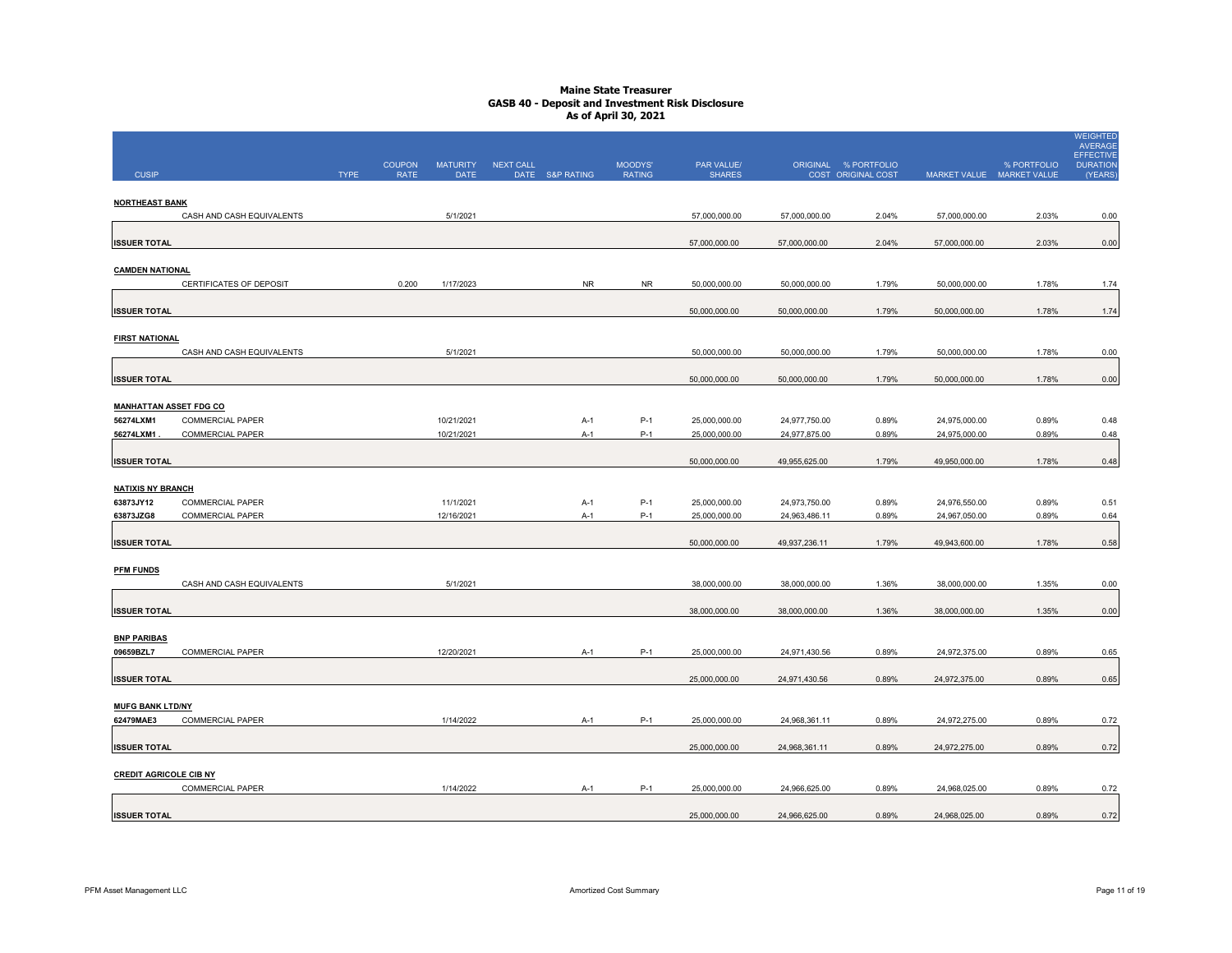|                                |                           |             | <b>COUPON</b> | <b>MATURITY</b> | <b>NEXT CALL</b> |                 | <b>MOODYS'</b> | PAR VALUE/       |                  | ORIGINAL % PORTFOLIO      |                           | % PORTFOLIO | <b>WEIGHTED</b><br><b>AVERAGE</b><br><b>EFFECTIVE</b><br><b>DURATION</b> |
|--------------------------------|---------------------------|-------------|---------------|-----------------|------------------|-----------------|----------------|------------------|------------------|---------------------------|---------------------------|-------------|--------------------------------------------------------------------------|
| <b>CUSIP</b>                   |                           | <b>TYPE</b> | <b>RATE</b>   | <b>DATE</b>     |                  | DATE S&P RATING | <b>RATING</b>  | <b>SHARES</b>    |                  | <b>COST ORIGINAL COST</b> | MARKET VALUE MARKET VALUE |             | (YEARS)                                                                  |
|                                |                           |             |               |                 |                  |                 |                |                  |                  |                           |                           |             |                                                                          |
| <b>CITIGROUP NOW</b>           |                           |             |               |                 |                  |                 |                |                  |                  |                           |                           |             |                                                                          |
| 17327AZ67                      | <b>COMMERCIAL PAPER</b>   |             |               | 12/6/2021       |                  | A-1             | $P-1$          | 24,800,000.00    | 24,775,310.22    | 0.89%                     | 24,770,116.00             | 0.88%       | 0.61                                                                     |
| <b>ISSUER TOTAL</b>            |                           |             |               |                 |                  |                 |                | 24,800,000.00    | 24,775,310.22    | 0.89%                     | 24,770,116.00             | 0.88%       | 0.61                                                                     |
| JOHNSON & JOHNSON              |                           |             |               |                 |                  |                 |                |                  |                  |                           |                           |             |                                                                          |
| 478160CD4                      | CORPORATE                 |             | 2.250         | 3/3/2022        |                  | AAA             | Aaa            | 16,893,000.00    | 16,680,992.85    | 0.60%                     | 17, 151, 766. 97          | 0.61%       | 0.84                                                                     |
|                                |                           |             |               |                 |                  |                 |                |                  |                  |                           |                           |             |                                                                          |
| <b>ISSUER TOTAL</b>            |                           |             |               |                 |                  |                 |                | 16,893,000.00    | 16,680,992.85    | 0.60%                     | 17, 151, 766.97           | 0.61%       | 0.84                                                                     |
| <b>BANGOR SAVINGS</b>          |                           |             |               |                 |                  |                 |                |                  |                  |                           |                           |             |                                                                          |
|                                | CERTIFICATES OF DEPOSIT   |             | 0.400         | 4/8/2023        |                  | <b>NR</b>       | <b>NR</b>      | 15,000,000.00    | 15,000,000.00    | 0.54%                     | 15,000,000.00             | 0.53%       | 1.96                                                                     |
|                                |                           |             |               |                 |                  |                 |                |                  |                  |                           |                           |             |                                                                          |
| <b>ISSUER TOTAL</b>            |                           |             |               |                 |                  |                 |                | 15,000,000.00    | 15,000,000.00    | 0.54%                     | 15,000,000.00             | 0.53%       | 1.96                                                                     |
|                                |                           |             |               |                 |                  |                 |                |                  |                  |                           |                           |             |                                                                          |
| <b>BATH SAVINGS</b>            |                           |             |               |                 |                  |                 |                |                  |                  |                           |                           |             |                                                                          |
|                                | CASH AND CASH EQUIVALENTS |             |               | 5/1/2021        |                  |                 |                | 14,000,000.00    | 14,000,000.00    | 0.50%                     | 14,000,000.00             | 0.50%       | 0.00                                                                     |
| <b>ISSUER TOTAL</b>            |                           |             |               |                 |                  |                 |                | 14,000,000.00    | 14,000,000.00    | 0.50%                     | 14,000,000.00             | 0.50%       | 0.00                                                                     |
|                                |                           |             |               |                 |                  |                 |                |                  |                  |                           |                           |             |                                                                          |
| <b>MICROSOFT</b>               |                           |             |               |                 |                  |                 |                |                  |                  |                           |                           |             |                                                                          |
| 594918BW3                      | CORPORATE                 |             | 2.400         | 2/6/2022        | 1/6/2022         | AAA             | Aaa            | 10,000,000.00    | 10,156,600.00    | 0.36%                     | 10,152,180.00             | 0.36%       | 0.68                                                                     |
|                                |                           |             |               |                 |                  |                 |                |                  |                  |                           |                           |             |                                                                          |
| <b>ISSUER TOTAL</b>            |                           |             |               |                 |                  |                 |                | 10,000,000.00    | 10,156,600.00    | 0.36%                     | 10, 152, 180.00           | 0.36%       | 0.68                                                                     |
| <b>BIDDEFORD SAVINGS BANK</b>  |                           |             |               |                 |                  |                 |                |                  |                  |                           |                           |             |                                                                          |
|                                | CASH AND CASH EQUIVALENTS |             |               | 5/1/2021        |                  |                 |                | 5,000,000.00     | 5,000,000.00     | 0.18%                     | 5,000,000.00              | 0.18%       | 0.00                                                                     |
|                                |                           |             |               |                 |                  |                 |                |                  |                  |                           |                           |             |                                                                          |
| <b>ISSUER TOTAL</b>            |                           |             |               |                 |                  |                 |                | 5,000,000.00     | 5,000,000.00     | 0.18%                     | 5,000,000.00              | 0.18%       | 0.00                                                                     |
|                                |                           |             |               |                 |                  |                 |                |                  |                  |                           |                           |             |                                                                          |
| <b>FIDELITY GOVERNMENT MMF</b> |                           |             |               |                 |                  |                 |                |                  |                  |                           |                           |             |                                                                          |
|                                | CASH AND CASH EQUIVALENTS |             |               | 5/1/2021        |                  | AAA             | AAA            | 2,000,000.00     | 2,000,000.00     | 0.07%                     | 2,000,000.00              | 0.07%       | 0.00                                                                     |
|                                |                           |             |               |                 |                  |                 |                |                  |                  |                           |                           |             |                                                                          |
| <b>ISSUER TOTAL</b>            |                           |             |               |                 |                  |                 |                | 2,000,000.00     | 2,000,000.00     | 0.07%                     | 2,000,000.00              | 0.07%       | 0.00                                                                     |
|                                |                           |             |               |                 |                  |                 |                |                  |                  |                           |                           |             |                                                                          |
| <b>GRAND TOTAL</b>             |                           |             |               |                 |                  |                 |                | 2,791,588,000.00 | 2,794,707,334.31 | 100.00%                   | 2,804,938,532.14          | 100.00%     |                                                                          |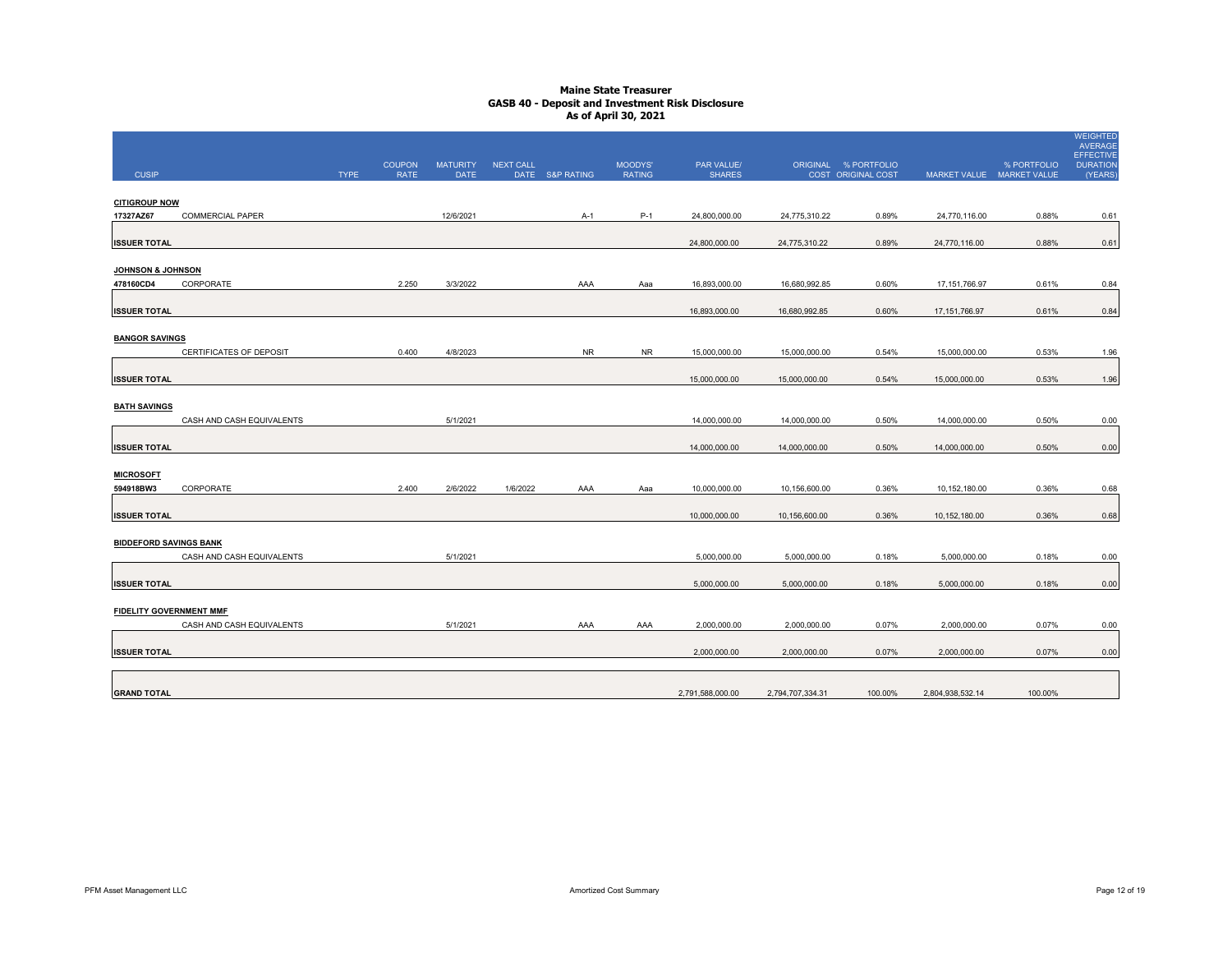## **Maine State Treasurer Securities PurchasedDuring the Month Ended April 30, 2021**

| <b>CUSIP</b>                   | <b>ISSUER</b>          | <b>DATE</b> | <b>COUPON</b> | <b>MATURITY</b> | <b>CALL DATE</b> | PAR VALUE/SHARES | <b>UNIT COST</b> | <b>PRINCIPAL</b> | <b>ACCRUED</b><br><b>INTEREST</b><br><b>PURCHASED</b> | YIELD   |
|--------------------------------|------------------------|-------------|---------------|-----------------|------------------|------------------|------------------|------------------|-------------------------------------------------------|---------|
| <b>CASH AND EQUIVALENTS</b>    |                        |             |               |                 |                  |                  |                  |                  |                                                       |         |
|                                | <b>CAMDEN NATIONAL</b> | 4/2/2021    | 0.020V        |                 |                  | 38,000,000.00    | 100.00           | 38,000,000.00    | 0.00                                                  | 0.020V  |
|                                | PFM FUNDS              | 4/5/2021    | 0.020V        |                 |                  | 57,000,000.00    | 100.00           | 57,000,000.00    | 0.00                                                  | 0.020V  |
|                                | U.S. BANK DDA          | 4/7/2021    | 0.030V        |                 |                  | 13,000,000.00    | 100.00           | 13,000,000.00    | 0.00                                                  | 0.030 V |
|                                | U.S. BANK DDA          | 4/8/2021    | 0.030V        |                 |                  | 14,000,000.00    | 100.00           | 14,000,000.00    | 0.00                                                  | 0.030 V |
|                                | U.S. BANK DDA          | 4/9/2021    | 0.030V        |                 |                  | 60,000,000.00    | 100.00           | 60,000,000.00    | 0.00                                                  | 0.030 V |
|                                | U.S. BANK DDA          | 4/13/2021   | 0.030V        |                 |                  | 22,000,000.00    | 100.00           | 22,000,000.00    | 0.00                                                  | 0.030 V |
|                                | U.S. BANK DDA          | 4/14/2021   | 0.030V        |                 |                  | 106,000,000.00   | 100.00           | 106,000,000.00   | 0.00                                                  | 0.030 V |
|                                | U.S. BANK DDA          | 4/15/2021   | 0.030V        |                 |                  | 73,000,000.00    | 100.00           | 73,000,000.00    | 0.00                                                  | 0.030 V |
|                                | PFM FUNDS              | 4/16/2021   | 0.020V        |                 |                  | 105,000,000.00   | 100.00           | 105,000,000.00   | 0.00                                                  | 0.020V  |
|                                | U.S. BANK DDA          | 4/16/2021   | 0.030V        |                 |                  | 7,000,000.00     | 100.00           | 7,000,000.00     | 0.00                                                  | 0.030 V |
|                                | U.S. BANK DDA          | 4/19/2021   | 0.030V        |                 |                  | 35,000,000.00    | 100.00           | 35,000,000.00    | 0.00                                                  | 0.030V  |
|                                | U.S. BANK DDA          | 4/23/2021   | 0.030V        |                 |                  | 66,000,000.00    | 100.00           | 66,000,000.00    | 0.00                                                  | 0.030 V |
|                                | U.S. BANK DDA          | 4/28/2021   | 0.030V        |                 |                  | 12,000,000.00    | 100.00           | 12,000,000.00    | 0.00                                                  | 0.030 V |
|                                | U.S. BANK DDA          | 4/30/2021   | 0.030 V       |                 |                  | 81,000,000.00    | 100.00           | 81,000,000.00    | 0.00                                                  | 0.030 V |
|                                |                        |             |               |                 |                  |                  |                  |                  |                                                       |         |
| <b>TOTAL:</b>                  |                        |             |               |                 |                  | 689,000,000.00   |                  | 689,000,000.00   | 0.00                                                  |         |
| <b>CERTIFICATES OF DEPOSIT</b> |                        |             |               |                 |                  |                  |                  |                  |                                                       |         |
|                                | <b>BANGOR SAVINGS</b>  | 4/8/2021    | 0.400         | 4/8/2023        |                  | 15,000,000.00    | 100.000          | 15,000,000.00    | 0.00                                                  | 0.40    |
|                                | PEOPLE'S UNITED BANK   | 4/18/2021   | 0.250         | 4/18/2023       |                  | 15,000,000.00    | 100.000          | 15,000,000.00    | 0.00                                                  | 0.25    |
|                                | PEOPLE'S UNITED BANK   | 4/22/2021   | 0.250         | 4/23/2023       |                  | 25,000,000.00    | 100.000          | 25,000,000.00    | 0.00                                                  | 0.25    |
| <b>TOTAL:</b>                  |                        |             |               |                 |                  | 55.000.000.00    |                  | 55.000.000.00    | 0.00                                                  |         |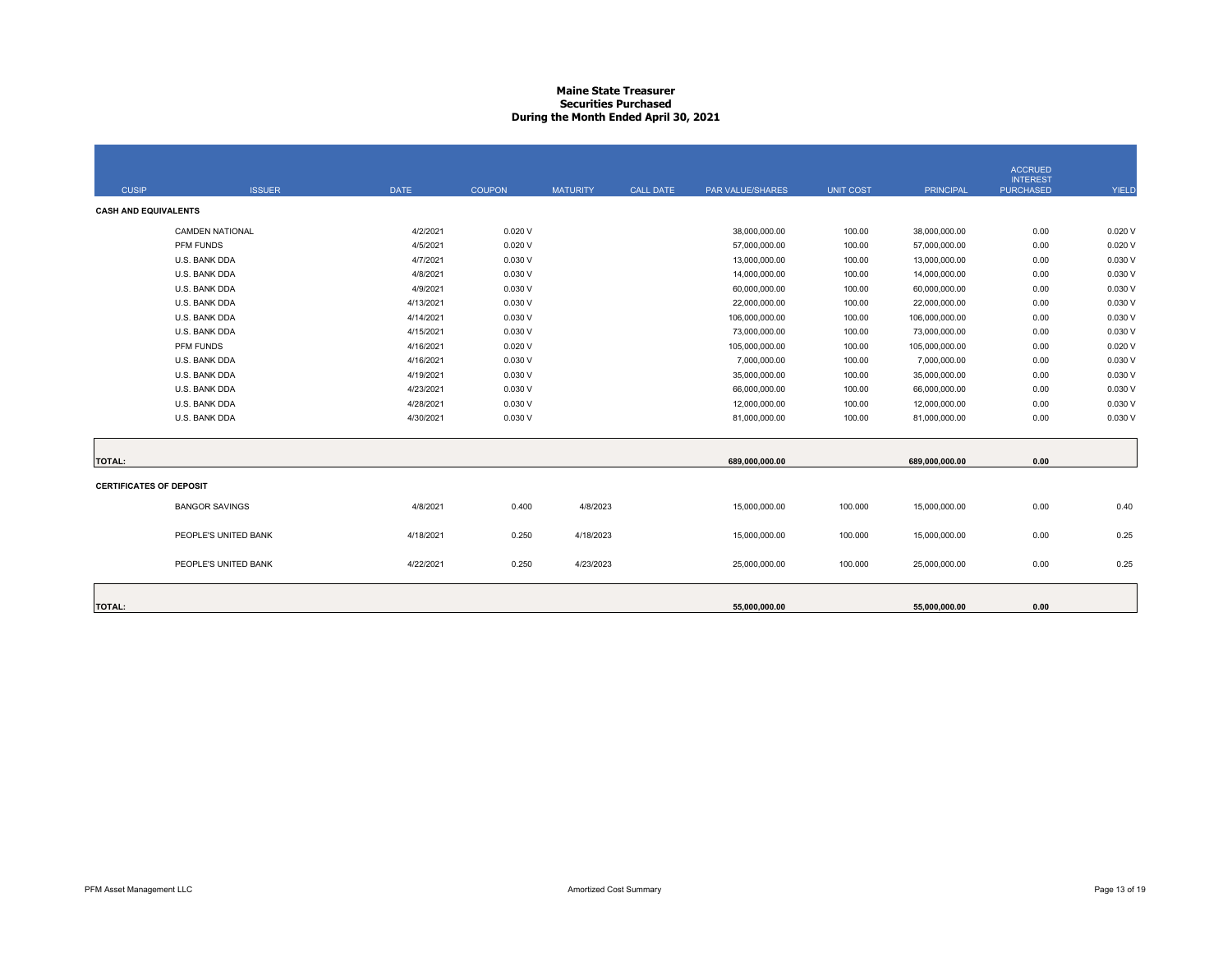## **Maine State Treasurer Securities PurchasedDuring the Month Ended April 30, 2021**

| <b>CUSIP</b>            | <b>ISSUER</b>          | <b>DATE</b> | <b>COUPON</b> | <b>MATURITY</b> | <b>CALL DATE</b> | PAR VALUE/SHARES | <b>UNIT COST</b> | <b>PRINCIPAL</b> | <b>ACCRUED</b><br><b>INTEREST</b><br><b>PURCHASED</b> | YIELD |
|-------------------------|------------------------|-------------|---------------|-----------------|------------------|------------------|------------------|------------------|-------------------------------------------------------|-------|
| <b>COMMERCIAL PAPER</b> |                        |             |               |                 |                  |                  |                  |                  |                                                       |       |
| 62479MAE3               | MUFG BANK LTD/NY       | 4/21/2021   | 0.000         | 1/14/2022       |                  | 25,000,000.00    | 99.873           | 24,968,361.11    | 0.00                                                  | 0.17  |
| 63873JZG8               | NATIXIS NY BRANCH      | 4/21/2021   | 0.000         | 12/16/2021      |                  | 25,000,000.00    | 99.854           | 24,963,486.11    | 0.00                                                  | 0.22  |
| 09659BZL7               | <b>BNP PARIBAS</b>     | 4/22/2021   | 0.000         | 12/20/2021      |                  | 25,000,000.00    | 99.886           | 24,971,430.56    | 0.00                                                  | 0.17  |
| 22533UAE3               | CREDIT AGRICOLE CIB NY | 4/22/2021   | 0.000         | 1/14/2022       |                  | 25,000,000.00    | 99.867           | 24,966,625.00    | 0.00                                                  | 0.18  |
| 17327AZ67               | CITIGROUP NOW          | 4/26/2021   | 0.000         | 12/6/2021       |                  | 24,800,000.00    | 99.900           | 24,775,310.22    | 0.00                                                  | 0.16  |
| 56274LXM1               | MANHATTAN ASSET FDG CO | 4/26/2021   | 0.000         | 10/21/2021      |                  | 25,000,000.00    | 99.911           | 24,977,750.00    | 0.00                                                  | 0.18  |
| 63873JY12               | NATIXIS NY BRANCH      | 4/26/2021   | 0.000         | 11/1/2021       |                  | 25,000,000.00    | 99.895           | 24,973,750.00    | 0.00                                                  | 0.20  |
| 56274LXM1.              | MANHATTAN ASSET FDG CO | 4/27/2021   | 0.000         | 10/21/2021      |                  | 25,000,000.00    | 99.912           | 24,977,875.00    | 0.00                                                  | 0.18  |
| <b>TOTAL:</b>           |                        |             |               |                 |                  | 199,800,000.00   |                  | 199,574,588.00   | 0.00                                                  |       |
|                         |                        |             |               |                 |                  |                  |                  |                  |                                                       |       |
| <b>GRAND TOTAL:</b>     |                        |             |               |                 |                  | 943,800,000.00   |                  | 943,574,588.00   | 0.00                                                  |       |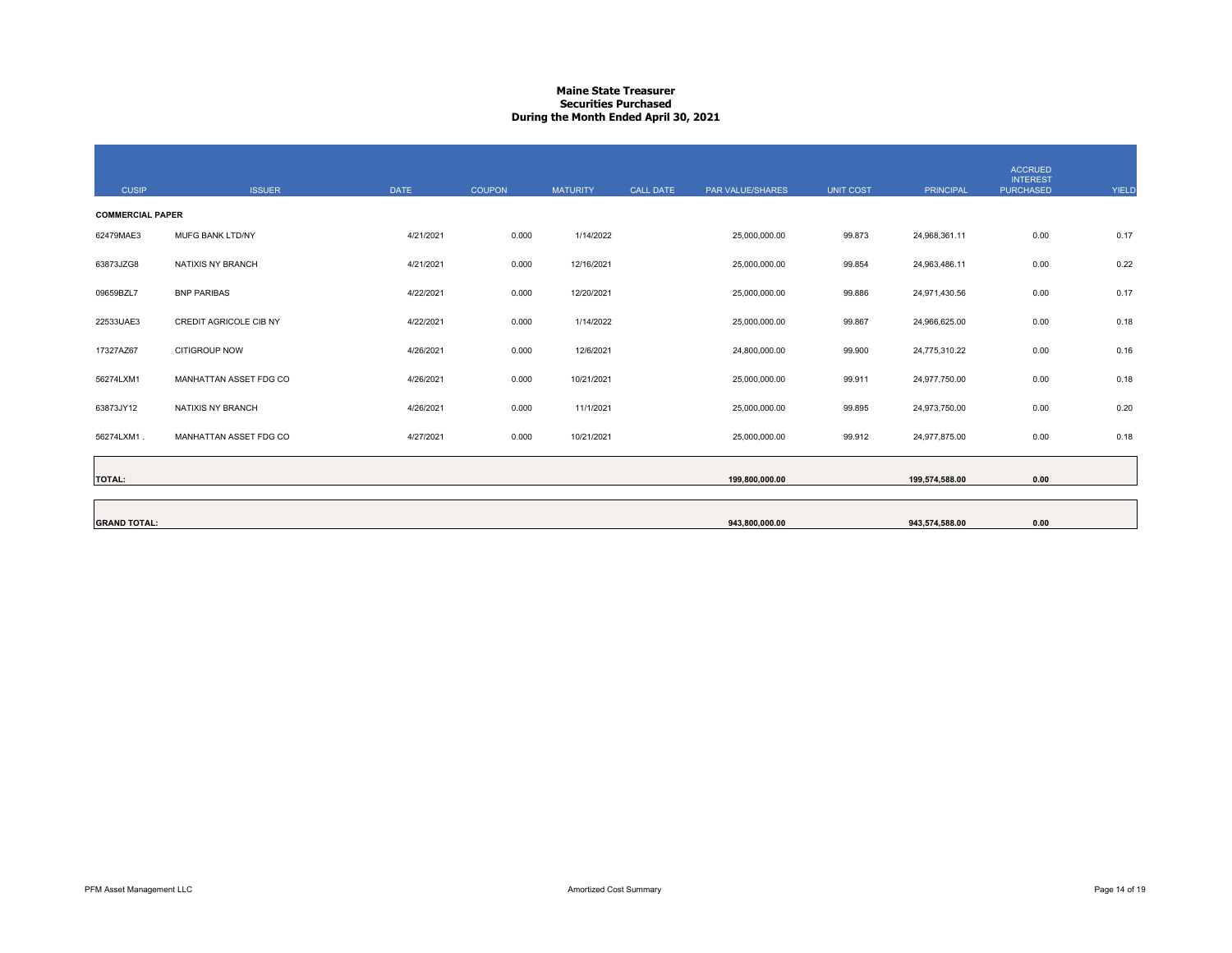## **Maine State Treasurer Securities Sold and MaturedDuring the Month Ended April 30, 2021**

|               |                                |             |         |                                             |                         |                      | <b>AMORTIZED COST AT</b><br><b>SALE OR MATURITY</b> |              | <b>MARKET VALUE AT</b><br>SALE / SALE OR MATURITY /                 |        | <b>ACCRUED</b>                 |                                    |                                  |              |
|---------------|--------------------------------|-------------|---------|---------------------------------------------|-------------------------|----------------------|-----------------------------------------------------|--------------|---------------------------------------------------------------------|--------|--------------------------------|------------------------------------|----------------------------------|--------------|
| <b>CUSIP</b>  | <b>ISSUER</b>                  | <b>DATE</b> |         | <b>MATURITY/</b><br><b>COUPON CALL DATE</b> | <b>PAR VALUE/SHARES</b> | <b>ORIGINAL COST</b> | (AMORT)                                             | <b>PRICE</b> | ACCRETION / MATURITY CHANGE IN MARKET REALIZED GAIN<br><b>VALUE</b> | (LOSS) | <b>INTEREST</b><br><b>SOLD</b> | <b>INTEREST</b><br><b>RECEIVED</b> | <b>INTEREST</b><br><b>EARNED</b> | <b>YIELD</b> |
|               | <b>CASH AND EQUIVALENTS</b>    |             |         |                                             |                         |                      |                                                     |              |                                                                     |        |                                |                                    |                                  |              |
|               |                                |             |         |                                             |                         |                      |                                                     |              |                                                                     |        |                                |                                    |                                  |              |
|               | PFM FUNDS                      | 4/1/2021    | 0.020V  |                                             | 76,000,000.00           | 76,000,000.00        | 76,000,000.00                                       | 100.00       | 76,000,000.00                                                       | 0.00   | 0.00                           | 0.00                               | 0.00                             | 0.020V       |
|               | FIDELITY GOVERNMENT MMF        | 4/6/2021    | 0.010V  |                                             | 7,000,000.00            | 7,000,000.00         | 0.00<br>7,000,000.00                                | 100.00       | 0.00<br>7,000,000.00                                                | 0.00   |                                | 0.00                               | 0.00                             | 0.010V       |
|               |                                |             |         |                                             |                         |                      | 0.00                                                |              | 0.00                                                                |        | 0.00                           |                                    |                                  |              |
|               | PFM FUNDS                      | 4/8/2021    | 0.020V  |                                             | 81,000,000.00           | 81,000,000.00        | 81,000,000.00                                       | 100.00       | 81,000,000.00                                                       | 0.00   | 0.00                           | 0.00                               | 0.00                             | 0.020V       |
|               |                                |             |         |                                             |                         |                      | 0.00                                                |              | 0.00                                                                |        |                                |                                    |                                  |              |
|               | FIDELITY GOVERNMENT MMF        | 4/12/2021   | 0.010V  |                                             | 6,000,000.00            | 6,000,000.00         | 6,000,000.00                                        | 100.00       | 6,000,000.00                                                        | 0.00   | 0.00                           | 0.00                               | 0.00                             | 0.010V       |
|               |                                |             |         |                                             |                         |                      | 0.00                                                |              | 0.00                                                                |        |                                |                                    |                                  |              |
|               | <b>CAMDEN NATIONAL</b>         | 4/14/2021   | 0.020V  |                                             | 38,000,000.00           | 38,000,000.00        | 38,000,000.00                                       | 100.00       | 38,000,000.00                                                       | 0.00   | 0.00                           | 0.00                               | 0.00                             | 0.020V       |
|               |                                |             |         |                                             |                         |                      | 0.00                                                |              | 0.00                                                                |        |                                |                                    |                                  |              |
|               | PFM FUNDS                      | 4/20/2021   | 0.020V  |                                             | 50,000,000.00           | 50,000,000.00        | 50,000,000.00                                       | 100.00       | 50,000,000.00                                                       | 0.00   | 0.00                           | 0.00                               | 0.00                             | 0.020V       |
|               |                                |             |         |                                             |                         |                      | 0.00                                                |              | 0.00                                                                |        |                                |                                    |                                  |              |
|               | PFM FUNDS                      | 4/21/2021   | 0.020V  |                                             | 13,000,000.00           | 13,000,000.00        | 13,000,000.00                                       | 100.00       | 13,000,000.00                                                       | 0.00   | 0.00                           | 0.00                               | 0.00                             | 0.020V       |
|               |                                |             |         |                                             |                         |                      | 0.00                                                |              | 0.00                                                                |        |                                |                                    |                                  |              |
|               | PFM FUNDS                      | 4/22/2021   | 0.020V  |                                             | 104,000,000.00          | 104,000,000.00       | 104,000,000.00                                      | 100.00       | 104,000,000.00                                                      | 0.00   | 0.00                           | 0.00                               | 0.00                             | 0.020V       |
|               |                                |             |         |                                             |                         |                      | 0.00                                                |              | 0.00                                                                |        |                                |                                    |                                  |              |
|               | U.S. BANK DDA                  | 4/26/2021   | 0.030V  |                                             | 152,000,000.00          | 152,000,000.00       | 152,000,000.00                                      | 100.00       | 152,000,000.00                                                      | 0.00   | 0.00                           | 0.00                               | 0.00                             | 0.030 V      |
|               |                                |             |         |                                             |                         |                      | 0.00                                                |              | 0.00                                                                |        |                                |                                    |                                  |              |
|               | U.S. BANK DDA                  | 4/27/2021   | 0.030V  |                                             | 10,000,000.00           | 10,000,000.00        | 10,000,000.00                                       | 100.00       | 10,000,000.00                                                       | 0.00   | 0.00                           | 0.00                               | 0.00                             | 0.030 V      |
|               |                                |             |         |                                             |                         |                      | 0.00                                                |              | 0.00                                                                |        |                                |                                    |                                  |              |
|               | U.S. BANK DDA                  | 4/29/2021   | 0.030 V |                                             | 36,000,000.00           | 36,000,000.00        | 36,000,000.00                                       | 100.00       | 36,000,000.00                                                       | 0.00   | 0.00                           | 0.00                               | 0.00                             | 0.030 V      |
|               |                                |             |         |                                             |                         |                      | 0.00                                                |              | 0.00                                                                |        |                                |                                    |                                  |              |
|               |                                |             |         |                                             | 573,000,000.00          | 573,000,000.00       | 573,000,000.00                                      |              | 573,000,000.00                                                      | 0.00   | 0.00                           | 0.00                               | 0.00                             |              |
| <b>TOTAL:</b> |                                |             |         |                                             |                         |                      | 0.00                                                |              | 0.00                                                                |        |                                |                                    |                                  |              |
|               |                                |             |         |                                             |                         |                      |                                                     |              |                                                                     |        |                                |                                    |                                  |              |
|               | <b>CERTIFICATES OF DEPOSIT</b> |             |         |                                             |                         |                      |                                                     |              |                                                                     |        |                                |                                    |                                  |              |
|               |                                |             |         |                                             |                         |                      |                                                     |              |                                                                     |        |                                |                                    |                                  |              |
|               | <b>BANGOR SAVINGS</b>          | 4/8/2021    | 2.700   | 4/8/2021                                    | 15,000,000.00           | 15,000,000.00        | 15,000,000.00                                       | 0.00         | 15,000,000.00<br>0.00                                               | 0.00   | 0.00                           | 832,237.45                         | 17,737.45                        | 2.70         |
|               | PEOPLE'S UNITED BANK           | 4/18/2021   | 2.550   | 4/18/2021                                   |                         | 15.000.000.00        | 0.00                                                | 0.00         |                                                                     | 0.00   | 0.00                           |                                    |                                  | 2.55         |
|               |                                |             |         |                                             | 15,000,000.00           |                      | 15,000,000.00<br>0.00                               |              | 15,000,000.00<br>0.00                                               |        |                                | 784,815.06                         | 26,190.06                        |              |
|               | PEOPLE'S UNITED BANK           | 4/22/2021   | 2.550   | 4/22/2021                                   | 25,000,000.00           | 25,000,000.00        | 25,000,000.00                                       | 0.00         | 25,000,000.00                                                       | 0.00   | 0.00                           | 1,308,025.10                       | 50,733.43                        | 2.55         |
|               |                                |             |         |                                             |                         |                      | 0.00                                                |              | 0.00                                                                |        |                                |                                    |                                  |              |
|               |                                |             |         |                                             |                         |                      |                                                     |              |                                                                     |        |                                |                                    |                                  |              |
|               |                                |             |         |                                             | 55.000.000.00           | 55.000.000.00        | 55.000.000.00                                       |              | 55.000.000.00                                                       | 0.00   | 0.00                           | 2,925,077.61                       | 94.660.94                        |              |
| <b>TOTAL:</b> |                                |             |         |                                             |                         |                      | 0.00                                                |              | 0.00                                                                |        |                                |                                    |                                  |              |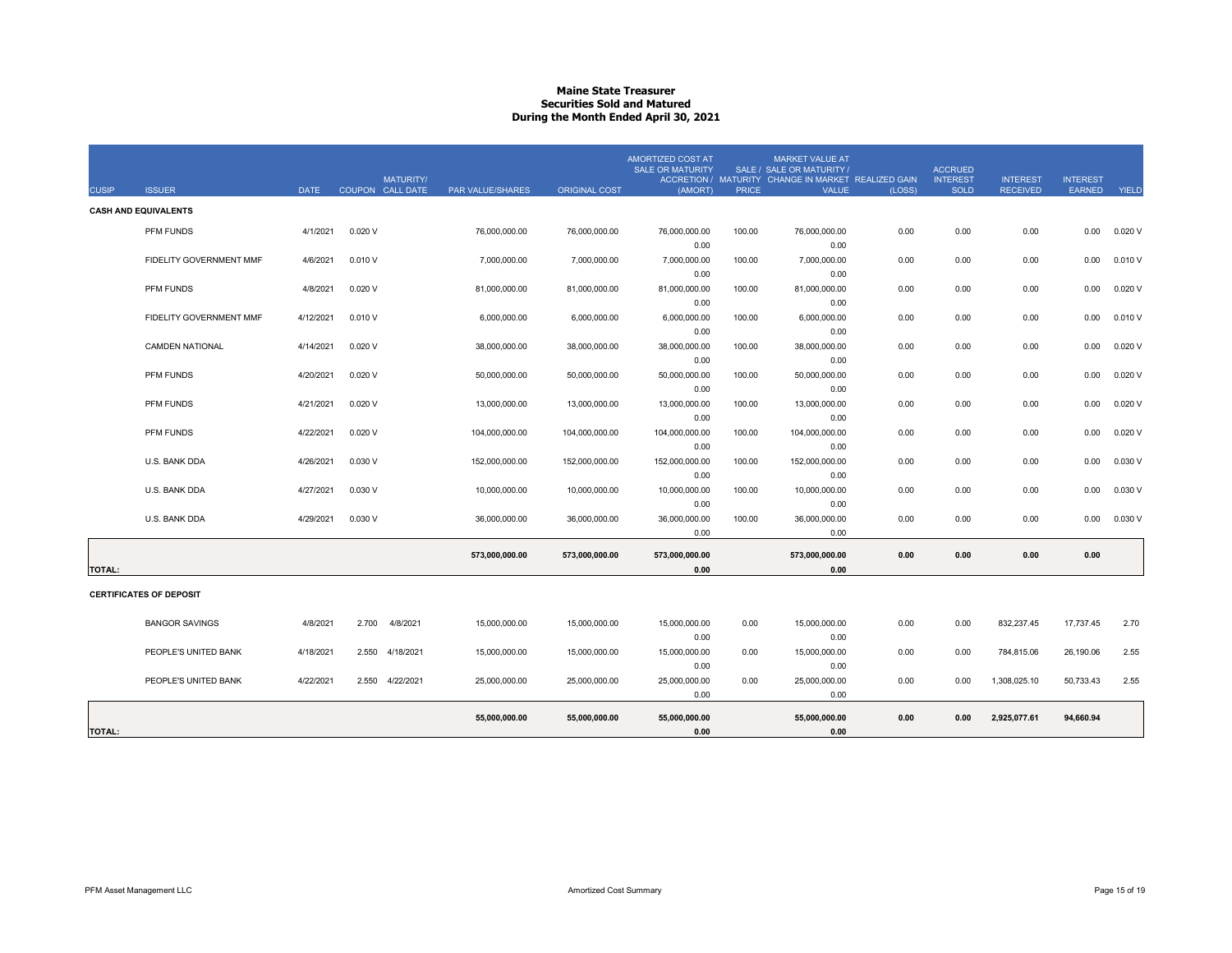## **Maine State Treasurer Securities Sold and MaturedDuring the Month Ended April 30, 2021**

| <b>CUSIP</b>           | <b>ISSUER</b>                    | <b>DATE</b> | <b>MATURITY</b><br>COUPON CALL DATE | PAR VALUE/SHARES     | <b>ORIGINAL COST</b> | <b>AMORTIZED COST AT</b><br><b>SALE OR MATURITY</b><br>(AMORT) | <b>PRICE</b> | <b>MARKET VALUE AT</b><br>SALE / SALE OR MATURITY<br>ACCRETION / MATURITY CHANGE IN MARKET REALIZED GAIN<br><b>VALUE</b> | (LOSS)   | <b>ACCRUED</b><br><b>INTEREST</b><br><b>SOLD</b> | <b>INTEREST</b><br><b>RECEIVED</b> | <b>INTEREST</b><br><b>EARNED</b> | <b>YIELD</b> |
|------------------------|----------------------------------|-------------|-------------------------------------|----------------------|----------------------|----------------------------------------------------------------|--------------|--------------------------------------------------------------------------------------------------------------------------|----------|--------------------------------------------------|------------------------------------|----------------------------------|--------------|
| <b>U.S. TREASURIES</b> |                                  |             |                                     |                      |                      |                                                                |              |                                                                                                                          |          |                                                  |                                    |                                  |              |
| 9127964Y2              | <b>US TREASURY</b>               | 4/5/2021    | 0.000<br>4/15/2021                  | 50,000,000.00        | 49,992,000.00        | 49,999,000.00<br>400.00                                        | 100.00       | 49,999,895.83<br>185.83                                                                                                  | 895.83   | 0.00                                             | 0.00                               | 0.00                             |              |
|                        | 9127964Y2. US TREASURY           | 4/5/2021    | 0.000<br>4/15/2021                  | 50,000,000.00        | 49,992,000.00        | 49,999,000.00<br>400.00                                        | 100.00       | 49,999,895.83<br>185.83                                                                                                  | 895.83   | 0.00                                             | 0.00                               | 0.00                             |              |
| <b>TOTAL:</b>          |                                  |             |                                     | 100,000,000.00       | 99,984,000.00        | 99,998,000.00<br>800.00                                        |              | 99,999,791.66<br>371.66                                                                                                  | 1,791.66 | 0.00                                             | 0.00                               | 0.00                             |              |
|                        | <b>FEDERAL AGENCY SECURITIES</b> |             |                                     |                      |                      |                                                                |              |                                                                                                                          |          |                                                  |                                    |                                  |              |
| 3136G4VE0 FNMA         |                                  | 4/27/2021   | 0.550<br>4/27/2021                  | 10,750,000.00        | 10,750,000.00        | 10,750,000.00<br>0.00                                          | 100.00       | 10,750,000.00<br>(3,311.00)                                                                                              | 0.00     | 0.00                                             | 29,562.50                          | 4,270.14                         |              |
| <b>TOTAL:</b>          |                                  |             |                                     | 10,750,000.00        | 10,750,000.00        | 10,750,000.00<br>0.00                                          |              | 10,750,000.00<br>(3,311.00)                                                                                              | 0.00     | 0.00                                             | 29,562.50                          | 4,270.14                         |              |
| <b>GRAND TOTAL:</b>    |                                  |             |                                     | 738,750,000.00<br>-S | 738,734,000.00       | 738,748,000.00<br>800.00                                       |              | 738,749,791.66<br>(2,939.34)                                                                                             | 1,791.66 | 0.00                                             | 2,954,640.11                       | 98,931.08                        |              |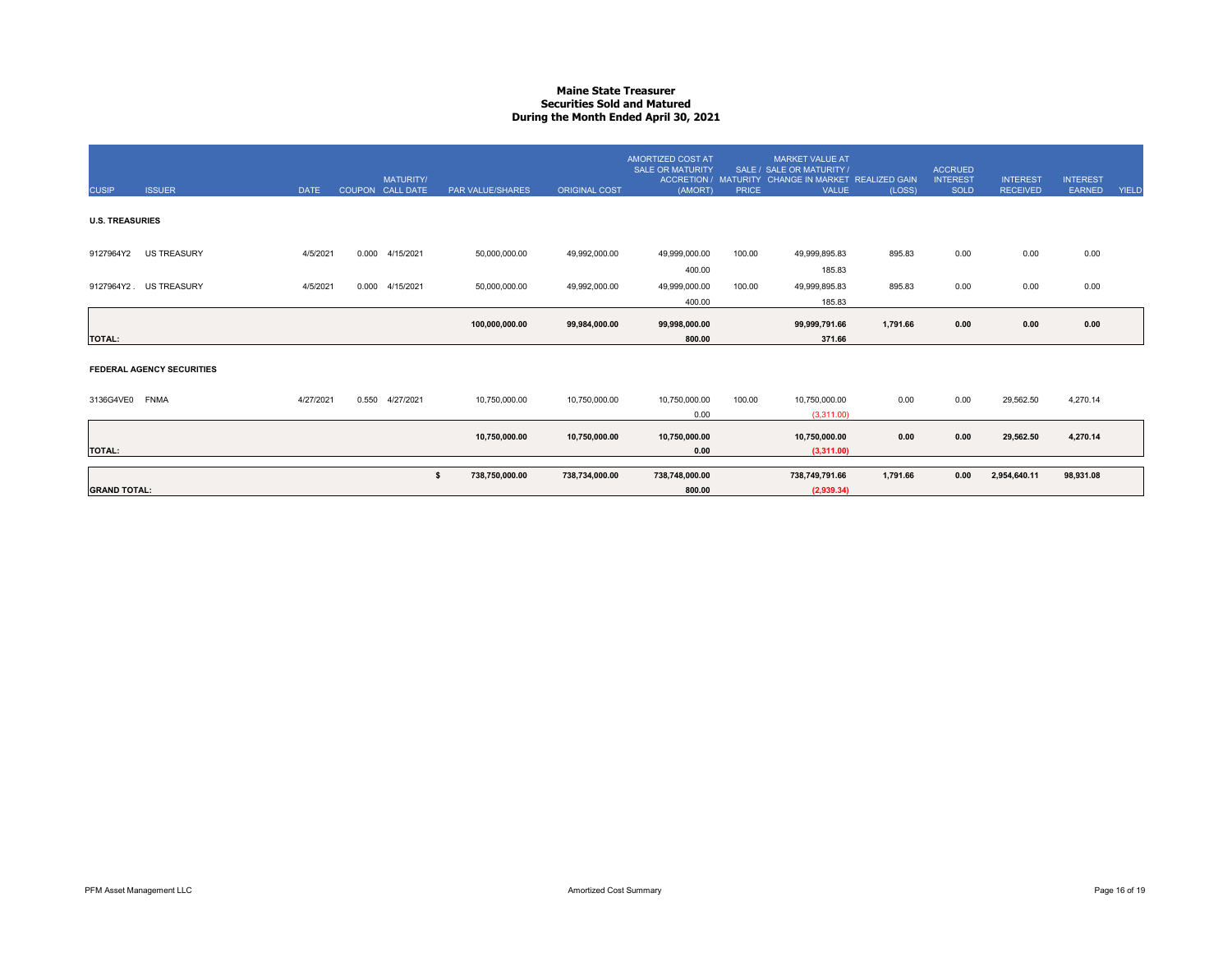## **Maine State Treasurer Transaction Report For the Month Ended April 30, 2021**

| <b>DATE</b> | <b>CUSIP</b> | <b>TRANSACTION</b> | <b>SECURITY TYPE</b> | <b>DESCRIPTION</b>            | <b>MATURITY</b> | <b>PAR VALUE/SHARES</b> | <b>PRINCIPAL</b> | <b>INTEREST</b> | <b>TRANSACTION TOTAL</b> | <b>BALANCE</b>     |
|-------------|--------------|--------------------|----------------------|-------------------------------|-----------------|-------------------------|------------------|-----------------|--------------------------|--------------------|
|             |              |                    |                      |                               |                 |                         |                  |                 |                          |                    |
| 4/1/2021    |              | <b>INTEREST</b>    | <b>CASH EQUIV</b>    | FIDELITY GOVERNMENT MMF       |                 | 0.00                    | 0.00             | 1,592.21        | 1,592.21                 | 1,592.21           |
|             |              | <b>INTEREST</b>    | <b>CASH EQUIV</b>    | PFM FUNDS                     |                 | 0.00                    | 0.00             | 3,421.08        | 3,421.08                 | 5,013.29           |
|             |              | SELL               | <b>CASH EQUIV</b>    | <b>PFM FUNDS</b>              |                 | 76,000,000.00           | 76,000,000.00    | 0.00            | 76,000,000.00            | 76,005,013.29      |
|             |              | <b>INTEREST</b>    | <b>CASH EQUIV</b>    | <b>BATH SAVINGS</b>           |                 | 0.00                    | 0.00             | 759.45          | 759.45                   | 76,005,772.74      |
|             |              | <b>INTEREST</b>    | <b>CASH EQUIV</b>    | <b>BAR HARBOR</b>             |                 | 0.00                    | 0.00             | 4,161.64        | 4,161.64                 | 76.009.934.38      |
|             |              | <b>INTEREST</b>    | <b>CASH EQUIV</b>    | <b>BIDDEFORD SAVINGS BANK</b> |                 | 0.00                    | 0.00             | 361.66          | 361.66                   | 76,010,296.04      |
|             |              | <b>INTEREST</b>    | <b>CASH EQUIV</b>    | <b>CITIZENS BANK</b>          |                 | 0.00                    | 0.00             | 5,945.18        | 5,945.18                 | 76,016,241.22      |
|             |              | <b>INTEREST</b>    | <b>CASH EQUIV</b>    | <b>FIRST NATIONAL</b>         |                 | 0.00                    | 0.00             | 2,123.29        | 2,123.29                 | 76,018,364.51      |
|             |              | <b>INTEREST</b>    | <b>CASH EQUIV</b>    | NORTHEAST BANK                |                 | 0.00                    | 0.00             | 2,123.29        | 2,123.29                 | 76,020,487.80      |
|             |              | <b>INTEREST</b>    | <b>CASH EQUIV</b>    | <b>TD BANK</b>                |                 | 0.00                    | 0.00             | 12,739.73       | 12,739.73                | 76,033,227.53      |
|             |              | <b>INTEREST</b>    | <b>CASH EQUIV</b>    | U.S. BANK DDA                 |                 | 0.00                    | 0.00             | 5,440.79        | 5,440.79                 | 76,038,668.32      |
| 4/2/2021    |              | <b>BUY</b>         | <b>CASH EQUIV</b>    | <b>CAMDEN NATIONAL</b>        |                 | 38,000,000.00           | 38,000,000.00    | 0.00            | (38,000,000.00)          | 38,038,668.32      |
| 4/5/2021    | 3135G0T45    | <b>INTEREST</b>    | <b>INSTR</b>         | <b>FNMA</b>                   | 4/5/2022        | 0.00                    | 0.00             | 140,625.00      | 140,625.00               | 38,179,293.32      |
|             |              | <b>BUY</b>         | <b>CASH EQUIV</b>    | PFM FUNDS                     |                 | 57,000,000.00           | 57,000,000.00    | 0.00            | (57,000,000.00)          | (18,820,706.68)    |
|             | 9127964Y2    | SELL               | <b>UST</b>           | <b>US TREASURY</b>            | 4/15/2021       | 49,999,895.83           | 49,999,895.83    | 0.00            | 49,999,895.83            | 31,179,189.15      |
|             | 9127964Y2.   | SELL               | <b>UST</b>           | <b>US TREASURY</b>            | 4/15/2021       | 49,999,895.83           | 49,999,895.83    | 0.00            | 49,999,895.83            | 81,179,084.98      |
| 4/6/2021    |              | SELL               | <b>CASH EQUIV</b>    | FIDELITY GOVERNMENT MMF       |                 | 7,000,000.00            | 7,000,000.00     | 0.00            | 7,000,000.00             | 88,179,084.98      |
| 4/7/2021    |              | <b>BUY</b>         | <b>CASH EQUIV</b>    | U.S. BANK DDA                 |                 | 13,000,000.00           | 13,000,000.00    | 0.00            | (13,000,000.00)          | 75,179,084.98      |
| 4/8/2021    |              | <b>SELL</b>        | <b>CASH EQUIV</b>    | PFM FUNDS                     |                 | 81,000,000.00           | 81,000,000.00    | 0.00            | 81,000,000.00            | 156,179,084.98     |
|             |              | <b>MATURITY</b>    | CD                   | <b>BANGOR SAVINGS</b>         | 4/8/2021        | 15,000,000.00           | 15,000,000.00    | 832,237.45      | 15,832,237.45            | 172,011,322.43     |
|             |              | <b>BUY</b>         | CD                   | <b>BANGOR SAVINGS</b>         | 4/8/2023        | 15,000,000.00           | 15,000,000.00    | 0.00            | (15,000,000.00)          | 157,011,322.43     |
|             |              | <b>BUY</b>         | <b>CASH EQUIV</b>    | U.S. BANK DDA                 |                 | 14,000,000.00           | 14,000,000.00    | 0.00            | (14,000,000.00)          | 143,011,322.43     |
| 4/9/2021    |              | <b>BUY</b>         | <b>CASH EQUIV</b>    | U.S. BANK DDA                 |                 | 60,000,000.00           | 60,000,000.00    | 0.00            | (60,000,000,00)          | 83,011,322.43      |
| 4/12/2021   | 3130AF5B9    | <b>INTEREST</b>    | <b>INSTR</b>         | <b>FHLB</b>                   | 10/12/2021      | 0.00                    | 0.00             | 150,000.00      | 150,000.00               | 83, 161, 322. 43   |
|             | 3135G0V59    | <b>INTEREST</b>    | <b>INSTR</b>         | <b>FNMA</b>                   | 4/12/2022       | 0.00                    | 0.00             | 450,000.00      | 450,000.00               | 83,611,322.43      |
|             | 3135G0V59    | <b>INTEREST</b>    | <b>INSTR</b>         | <b>FNMA</b>                   | 4/12/2022       | 0.00                    | 0.00             | 225,000.00      | 225,000.00               | 83,836,322.43      |
|             |              | <b>SELL</b>        | <b>CASH EQUIV</b>    | FIDELITY GOVERNMENT MMF       |                 | 6,000,000.00            | 6,000,000.00     | 0.00            | 6,000,000.00             | 89,836,322.43      |
| 4/13/2021   | 3134GWZB5    | <b>INTEREST</b>    | <b>INSTR</b>         | <b>FHLMC</b>                  | 10/13/2023      | 0.00                    | 0.00             | 73,200.00       | 73,200.00                | 89,909,522.43      |
|             |              | <b>BUY</b>         | <b>CASH EQUIV</b>    | U.S. BANK DDA                 |                 | 22,000,000.00           | 22,000,000.00    | 0.00            | (22,000,000.00)          | 67,909,522.43      |
| 4/14/2021   |              | SELL               | <b>CASH EQUIV</b>    | <b>CAMDEN NATIONAL</b>        |                 | 38,000,000.00           | 38,000,000.00    | 0.00            | 38,000,000.00            | 105,909,522.43     |
|             |              | <b>BUY</b>         | <b>CASH EQUIV</b>    | U.S. BANK DDA                 |                 | 106,000,000.00          | 106,000,000.00   | 0.00            | (106,000,000.00)         | (90, 477.57)       |
| 4/15/2021   | 9128286M7    | <b>INTEREST</b>    | UST                  | <b>US TREASURY</b>            | 4/15/2022       | 0.00                    | 0.00             | 258,750.00      | 258,750.00               | 168,272.43         |
|             | 9128286M7    | <b>INTEREST</b>    | UST                  | <b>US TREASURY</b>            | 4/15/2022       | 0.00                    | 0.00             | 337,500.00      | 337,500.00               | 505,772.43         |
|             | 912828YK0    | <b>INTEREST</b>    | <b>UST</b>           | <b>US TREASURY</b>            | 10/15/2022      | 0.00                    | 0.00             | 206,250.00      | 206,250.00               | 712,022.43         |
|             |              | <b>BUY</b>         | <b>CASH EQUIV</b>    | U.S. BANK DDA                 |                 | 73,000,000.00           | 73,000,000.00    | 0.00            | (73,000,000.00)          | (72, 287, 977, 57) |
| 4/16/2021   | 3137EAEY1    | <b>INTEREST</b>    | <b>INSTR</b>         | <b>FHLMC</b>                  | 10/16/2023      | 0.00                    | 0.00             | 15,625.00       | 15,625.00                | (72, 272, 352.57)  |
|             |              | <b>BUY</b>         | <b>CASH EQUIV</b>    | PFM FUNDS                     |                 | 105,000,000.00          | 105,000,000.00   | 0.00            | (105,000,000.00)         | (177, 272, 352.57) |
|             |              | <b>BUY</b>         | <b>CASH EQUIV</b>    | U.S. BANK DDA                 |                 | 7,000,000.00            | 7,000,000.00     | 0.00            | (7,000,000.00)           | (184, 272, 352.57) |
| 4/18/2021   |              | <b>MATURITY</b>    | CD                   | PEOPLE'S UNITED BANK          | 4/18/2021       | 15,000,000.00           | 15,000,000.00    | 784,815.06      | 15,784,815.06            | (168, 487, 537.51) |
|             |              | <b>BUY</b>         | CD                   | PEOPLE'S UNITED BANK          | 4/18/2023       | 15,000,000.00           | 15,000,000.00    | 0.00            | (15,000,000.00)          | (183, 487, 537.51) |
| 4/19/2021   |              | <b>BUY</b>         | <b>CASH EQUIV</b>    | U.S. BANK DDA                 |                 | 35,000,000.00           | 35,000,000.00    | 0.00            | (35,000,000.00)          | (218, 487, 537.51) |
| 4/20/2021   | 3137EAEQ8    | <b>INTEREST</b>    | <b>INSTR</b>         | <b>FHLMC</b>                  | 4/20/2023       | 0.00                    | 0.00             | 25,781.25       | 25,781.25                | (218, 461, 756.26) |
|             |              | SELL               | <b>CASH EQUIV</b>    | PFM FUNDS                     |                 | 50,000,000.00           | 50,000,000.00    | 0.00            | 50,000,000.00            | (168, 461, 756.26) |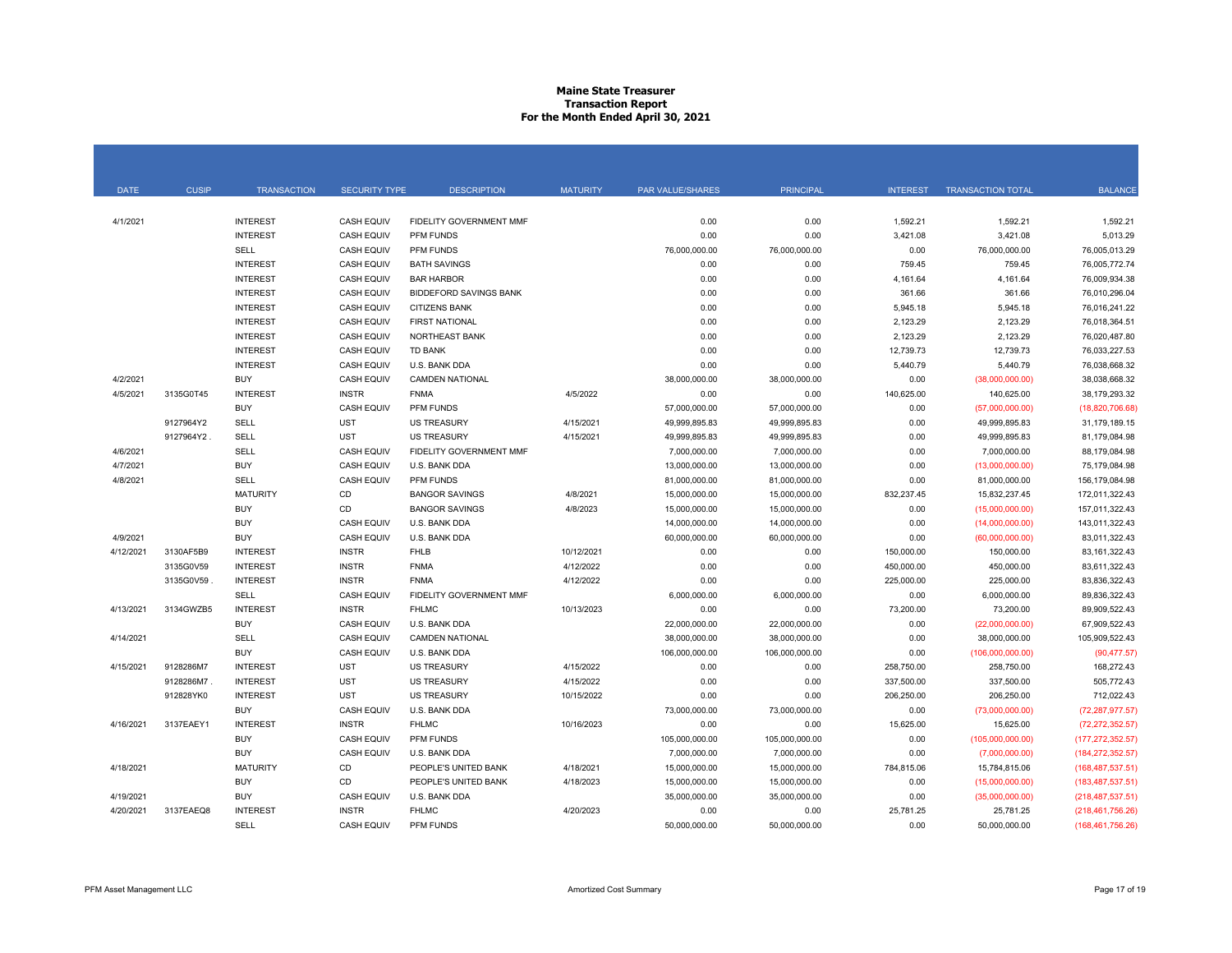## **Maine State Treasurer Transaction Report For the Month Ended April 30, 2021**

| <b>DATE</b> | <b>CUSIP</b> | <b>TRANSACTION</b> | <b>SECURITY TYPE</b> | <b>DESCRIPTION</b>            | <b>MATURITY</b> | <b>PAR VALUE/SHARES</b> | <b>PRINCIPAL</b> | <b>INTEREST</b> | <b>TRANSACTION TOTAL</b> | <b>BALANCE</b>      |
|-------------|--------------|--------------------|----------------------|-------------------------------|-----------------|-------------------------|------------------|-----------------|--------------------------|---------------------|
|             |              |                    |                      |                               |                 |                         |                  |                 |                          |                     |
| 4/21/2021   | 62479MAE3    | <b>BUY</b>         | <b>CP</b>            | <b>MUFG BANK LTD/NY</b>       | 1/14/2022       | 24,968,361.11           | 24,968,361.11    | 0.00            | (24,968,361.11)          | (193, 430, 117.37)  |
|             | 63873JZG8    | <b>BUY</b>         | CP                   | NATIXIS NY BRANCH             | 12/16/2021      | 24.963.486.11           | 24.963.486.11    | 0.00            | (24,963,486.11)          | (218, 393, 603.48)  |
|             |              | SELL               | <b>CASH EQUIV</b>    | PFM FUNDS                     |                 | 13,000,000.00           | 13,000,000.00    | 0.00            | 13,000,000.00            | (205, 393, 603.48)  |
| 4/22/2021   | 09659BZL7    | <b>BUY</b>         | <b>CP</b>            | <b>BNP PARIBAS</b>            | 12/20/2021      | 24,971,430.56           | 24,971,430.56    | 0.00            | (24, 971, 430.56)        | (230, 365, 034.04)  |
|             | 22533UAE3    | <b>BUY</b>         | CP                   | <b>CREDIT AGRICOLE CIB NY</b> | 1/14/2022       | 24,966,625.00           | 24.966.625.00    | 0.00            | (24,966,625.00)          | (255, 331, 659.04)  |
|             |              | SELL               | <b>CASH EQUIV</b>    | PFM FUNDS                     |                 | 104,000,000.00          | 104,000,000.00   | 0.00            | 104,000,000.00           | (151, 331, 659.04)  |
|             |              | <b>MATURITY</b>    | CD                   | PEOPLE'S UNITED BANK          | 4/22/2021       | 25,000,000.00           | 25,000,000.00    | 1,308,025.10    | 26,308,025.10            | (125, 023, 633.94)  |
|             |              | <b>BUY</b>         | CD                   | PEOPLE'S UNITED BANK          | 4/23/2023       | 25,000,000.00           | 25,000,000.00    | 0.00            | (25,000,000.00)          | (150,023,633.94)    |
| 4/23/2021   |              | <b>BUY</b>         | <b>CASH EQUIV</b>    | U.S. BANK DDA                 |                 | 66,000,000.00           | 66,000,000.00    | 0.00            | (66,000,000.00)          | (216,023,633.94)    |
| 4/26/2021   | 17327AZ67    | <b>BUY</b>         | CP                   | <b>CITIGROUP NOW</b>          | 12/6/2021       | 24,775,310.22           | 24,775,310.22    | 0.00            | (24, 775, 310.22)        | (240, 798, 944, 16) |
|             | 56274LXM1    | <b>BUY</b>         | CP                   | MANHATTAN ASSET FDG CO        | 10/21/2021      | 24,977,750.00           | 24,977,750.00    | 0.00            | (24, 977, 750.00)        | (265,776,694.16)    |
|             | 63873JY12    | <b>BUY</b>         | CP                   | NATIXIS NY BRANCH             | 11/1/2021       | 24,973,750.00           | 24,973,750.00    | 0.00            | (24, 973, 750.00)        | (290, 750, 444.16)  |
|             |              | SELL               | <b>CASH EQUIV</b>    | U.S. BANK DDA                 |                 | 152,000,000.00          | 152.000.000.00   | 0.00            | 152.000.000.00           | (138,750,444.16)    |
| 4/27/2021   | 3136G46A6    | <b>INTEREST</b>    | <b>INSTR</b>         | <b>FNMA</b>                   | 10/27/2023      | 0.00                    | 0.00             | 26,767.50       | 26,767.50                | (138, 723, 676.66)  |
|             | 3136G4VE0    | <b>MATURITY</b>    | <b>INSTR</b>         | <b>FNMA</b>                   | 4/27/2021       | 10,750,000.00           | 10,750,000.00    | 29,562.50       | 10,779,562.50            | (127, 944, 114, 16) |
|             | 56274LXM1    | <b>BUY</b>         | CP                   | MANHATTAN ASSET FDG CO        | 10/21/2021      | 24.977.875.00           | 24.977.875.00    | 0.00            | (24, 977, 875.00)        | (152, 921, 989.16)  |
|             |              | SELL               | <b>CASH EQUIV</b>    | U.S. BANK DDA                 |                 | 10,000,000.00           | 10,000,000.00    | 0.00            | 10,000,000.00            | (142, 921, 989.16)  |
| 4/28/2021   |              | <b>BUY</b>         | <b>CASH EQUIV</b>    | U.S. BANK DDA                 |                 | 12,000,000.00           | 12,000,000.00    | 0.00            | (12,000,000.00)          | (154, 921, 989.16)  |
| 4/29/2021   |              | SELL               | <b>CASH EQUIV</b>    | U.S. BANK DDA                 |                 | 36,000,000.00           | 36,000,000.00    | 0.00            | 36,000,000.00            | (118,921,989.16)    |
| 4/30/2021   | 9128283C2    | <b>INTEREST</b>    | <b>UST</b>           | <b>US TREASURY</b>            | 10/31/2022      | 0.00                    | 0.00             | 300,000.00      | 300,000.00               | (118,621,989.16)    |
|             |              | <b>INTEREST</b>    | <b>CASH EQUIV</b>    | <b>MISC INCOME</b>            |                 | 0.00                    | 0.00             | 3.85            | 3.85                     | (118, 621, 985.31)  |
|             |              | <b>BUY</b>         | <b>CASH EQUIV</b>    | U.S. BANK DDA                 |                 | 81,000,000.00           | 81,000,000.00    | 0.00            | (81,000,000.00)          | (199, 621, 985.31)  |

**Net Contributions**

**199,621,985.31**

**Net Withdrawals**

**-**

PFM Asset Management LLC **Example 2008** Cost Summary Page 18 of 19<br>
Amortized Cost Summary Page 18 of 19